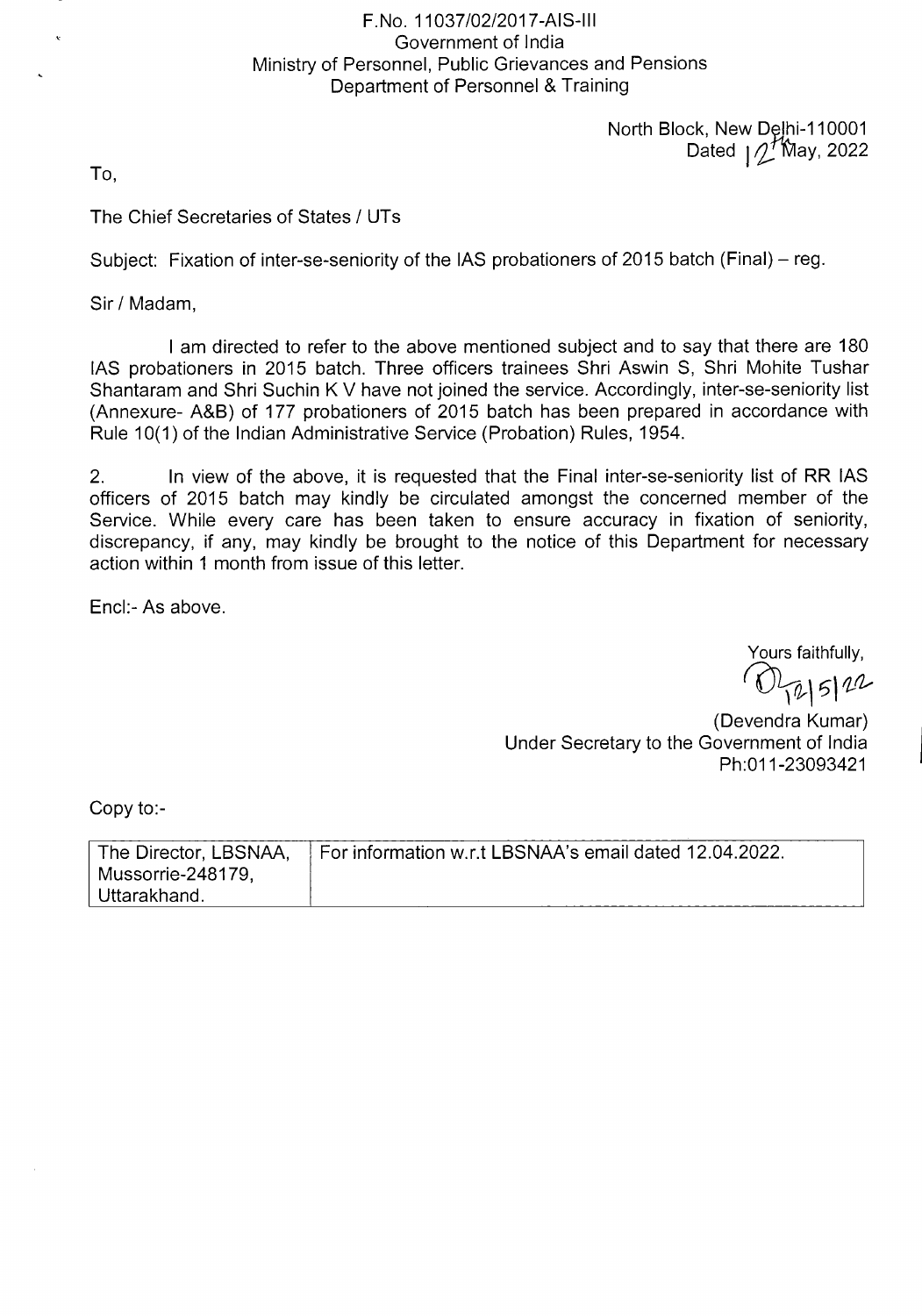## **Government of India Ministry of Personnel, Public Grievances & Pensions Department of Personnel** & **Training Final Marks and All India Inter-Se-Seniority of lAS Probationers of 2015 Batch (Final) According to Rank -wise Merit List**

**Statement 'A' FC Phase-I Phase-Il Phase-Il SI.No.** Name of Officer Trainee **Replace SI.No. Cadre Phase-I UPSC Marks Total Final Assessm Assessm Assess District . Written written Rank ent ent ment Training Maximum Marks 150 150 300 200 200 200 2025 3225**  1 RA SINGHAL(Ms.) AGMUT 118.56 115.76 235.63 140.15 163.25 179.17 1082.00 2034.52 1<br>2 RENU RAJ(Ms.) KERALA 106.72 107.76 217.99 166.69 172.00 187.99 1056.00 2015.15 2 2 RENU RAJ (Ms.) KERALA 106.72 107.76 217.99 166.69 172.00 187.99 1056.00 2015.15 2 3 CHARUSREE THIAGARAJAN (Ms.) TAMIL NADU 120.26 110.62 248.83 168.21 161.25 176.72 1008.00 1993.89 3<br>4 B FOUZIA TARANUM (Ms.) KARNATAKA 114.77 119.55 237.35 173.88 158.50 179.94 981.00 1964.99 4 4 B FOUZIATARANUM (Ms.) KARNATAKA 114.77 119.55 237.35 173.88 158.50 179.94 981.00 1964.99 4 5 NIDHIGUPTA(Ms.) UTTARPRADESH 107.17 115.05 224.65 162.90 157.50 168.46 1025.00 1960.73 5 0 ARVIND SINGLESH 113.69 102.40 236.81 159.68 160.50 179.19 1003.00 1003.00 169.54 179.19 1003.00 100 179.19 1 7 KUHUK BHUSHAN(Ms.) WEST BENGAL 120.14 117.70 249.72 168.52 163.00169.54 955.00 1943.62 7 8 SANSKRITI JAIN (Ms.) MADHYA PRADESH 108.88 115.03 220.10 157.75 164.80 165.32 1003.00 1934.88 8 9 |VANDANA RAO(Ms.) |AGMUT | 111.31 | 108.96 | 224.95 | 126.27 | 163.00 | 170.09 | 1019.00 | 1923.58 | 9<br>10 |GEROMIC GEORGE |KERALA | 111.77 | 116.04 | 216.47 | 165.75 | 176.25 | 174.61 | 962.00 | 10 |GEROMIC GEORGE |KERALA | 111.77 | 116.04 | 216.47 | 165.75 | 176.25 | 174.61 | 962.00 | 1922.89 | 10<br>11 |PAMELA SATPATHY (Ms.) | TELANGANA | 110.81 | 117.75 | 2 11 |PAMELA SATPATHY(Ms.) TELANGANA 110.81 | 110.81 | 117.75 | 216.45 | 171.79 | 166.50 | 169.56 | 968.00 | 1920.86 | 11<br>12 |LAKSHMIKANTH REDDY G | KARNATAKA | 116.80 | 109.88 | 238.00 | 157.66 | 157.50 | 152.67 | 988.00 | 12 LAKSHMIKANTH REDDYG KARNATAKA 116.80 109.88 238.00 157.66 157.50 152.67 988.00 1920.51 12 13 AMAN MITTAL MAHARASHTRA 112.95 113.59 236.46 135.61 174.00 158.21 989.00 1919.82 13 14 ASHISH KUMAR UTTAR PRADESH 116.13 108.59 237.58 154.52 137.75 154.37 1005.00 1913.94 14<br>15 BALAJI DK ANDHRA PRADESH 105.71 116.64 228.30 166.3 15 BALAJI D.K ANDHRA PRADESH 105.71 116.64 228.30 166.39 158.25 158.83 979.00 1913.12 15<br>16 BHAVESH MISHRA BIHAR 111.87 107.33 245.37 16 BHAVESH MISHRA BIHAR 111.87 107.33 245.37 169.42 137.00 174.60 966.00 1911.59 16 - 17 SAIKANTH VARMA C M ANDHRA PRADESH 113.91 105.77 232.41 153.13 145.50 167.90 992.00 1910.62 17<br>18 ANUNAYA JHA UTTAR PRADESH 14.82 109.73 237.45 159.05 160.00 162.03 966.00 1909.08 18 18 ANUNAYA JHA UTTAR PRADESH 114.82 109.73 237.45 159.05 160.00 162.03 966.00 1909.08 18 19 ANURAAG JAYANTI TELANGANA 114.75 117.07 231.84 161.82 150.25 159.05 967.00 1901.78 19 20 ANANYA DAS (Ms.) GUJARAT 114.37 102.62 228.52 162.18 144.00 153.96 994.00 1899.65 20 21 RAJAP KARNATAKA 102.33 125.00 237.87 155.27 146.50 173.28 958.00 1898.25 21 22 SHILPA SHARMA(Ms.) ODISHA 112.10 112.36 229.75 172.22 154.10 159.62 958.00 1898.15 22 23 BHANU PRABHA (Ms.) |AGMUT | 110.58 | 111.10 | 234.71 | 153.83 | 170.75 | 173.59 | \_941.00 \_ 1895.56 | \_ 23<br>24 AKANKSHA BHASKAR (Ms.) |WEST BENGAL | 106.58 | 112.20 | 219.57 | 163.96 | 166.00 | 166.8 24 AKANKSHA BHASKAR(Ms.) WEST BENGAL 106.58 112.20 219.57 163.96 166.00 166.89 960.00 1895.20 24 25 PARULPATAWARI ODISHA 109.00 111.00 220.84 167.71 155.00 173.34 957.00 1893.89 25

 $U_{\sqrt{2}}$  5/22

(Devendra Kumar) Under Secretary to Govt. of India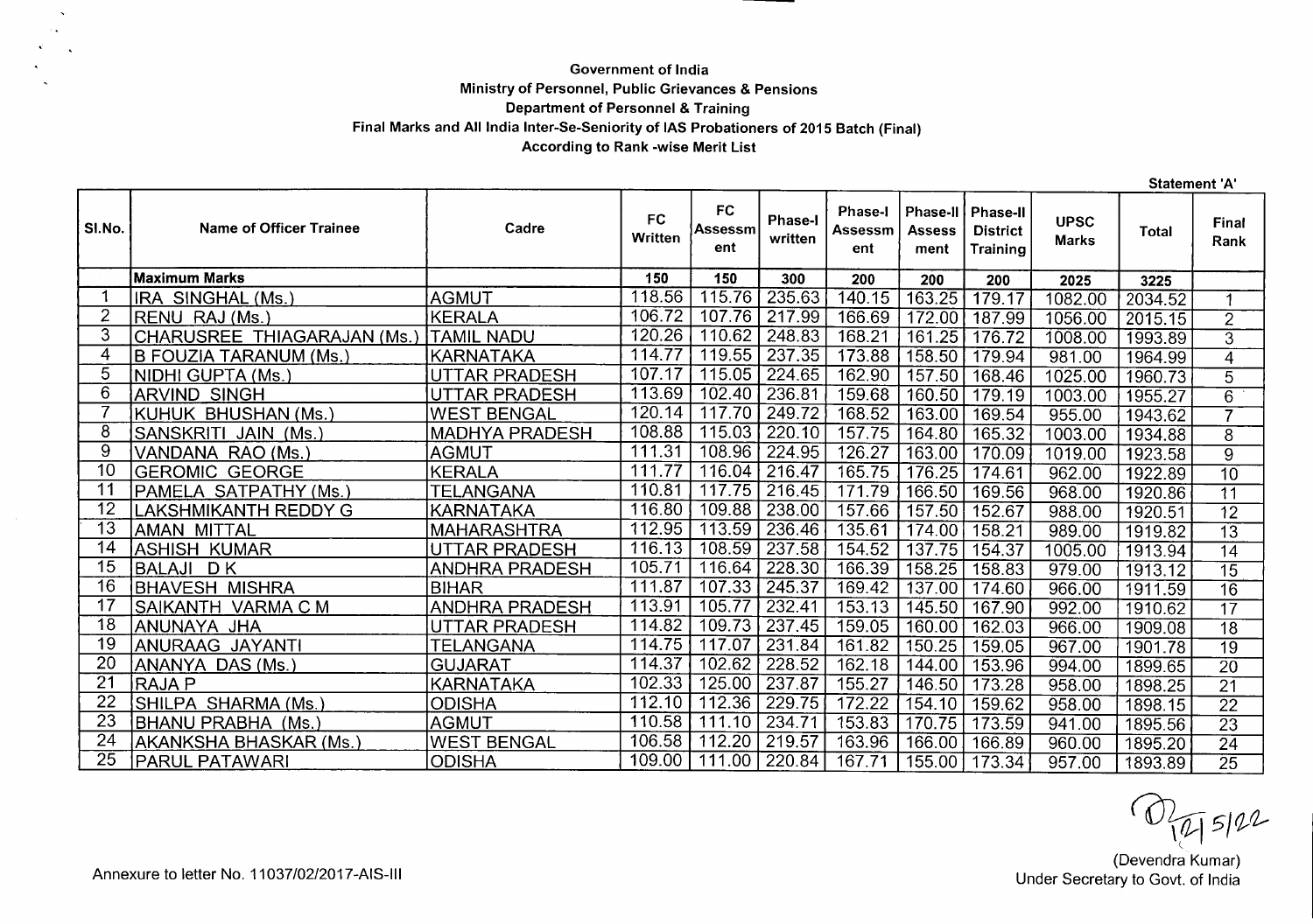| SI.No.          | <b>Name of Officer Trainee</b>    | Cadre                   | <b>FC</b><br>Written | <b>FC</b><br>Assessm<br>ent | <b>Phase-I</b><br>written | <b>Phase-I</b><br>Assessm<br>ent | <b>Phase-II</b><br>Assess<br>ment | ∣ Phase-II<br><b>District</b><br><b>Training</b> | <b>UPSC</b><br><b>Marks</b> | Total   | Final<br>Rank   |
|-----------------|-----------------------------------|-------------------------|----------------------|-----------------------------|---------------------------|----------------------------------|-----------------------------------|--------------------------------------------------|-----------------------------|---------|-----------------|
|                 | <b>Maximum Marks</b>              |                         | 150                  | 150                         | 300                       | 200                              | 200                               | 200                                              | 2025                        | 3225    |                 |
| 26              | <b>M N HARENDHIRA PRASAD</b>      | <b>ANDHRA PRADESH</b>   | 110.27               | 114.84                      | 221.60                    | 163.25                           | 158.25                            | 170.29                                           | 954.00                      | 1892.50 | $\overline{26}$ |
| 27              | IMANISH MISHRA                    | <b>WEST BENGAL</b>      | 108.53               | 106.42                      | 215.99                    | 145.12                           | 160.75                            | 169.31                                           | 985.00                      | 1891.12 | $\overline{27}$ |
| 28              | KRANTHI KUMAR PATI                | <b>TAMIL NADU</b>       | 110.88               | 106.95                      | 238.10                    | 152.91                           | 148.00                            | 164.13                                           | 968.00                      | 1888.97 | $\overline{28}$ |
| 29              | RAJA GOPAL SUNKARA                | <b>TAMIL NADU</b>       | 108.61               | 103.90                      | 231.82                    | 170.25                           | 170.50                            | 134.60                                           | 969.00                      | 1888.68 | $\overline{29}$ |
| $\overline{30}$ | NEHA KUMARI (Ms.                  | GUJARAT                 | 111.58               | 108.79                      | 225.92                    | 159.11                           | 143.00                            | 153.16                                           | 984.00                      | 1885.56 | $\overline{30}$ |
| $\overline{31}$ | AASHIKA JAIN (Ms.)                | IPUNJAB                 | 115.26               | 110.29                      | 225.68                    | 149.66                           | 157.00                            | 164.53                                           | 961.00                      | 1883.42 | $\overline{31}$ |
| 32              | MEGHA NIDHI DAHAL                 | ASSAM-MEGHALAYA         | 107.15               | 114.12                      | 218.53                    | 156.22                           | 162.60                            | 159.77                                           | 965.00                      | 1883.39 | $\overline{32}$ |
| 33              | <b>ABDAAL MUHAMMED AKHTAR</b>     | <b>ODISHA</b>           | 110.12               | 115.55                      | 213.37                    | 156.72                           | 162.50                            | 144.88                                           | 979.00                      | 1882.14 | $\overline{33}$ |
| 34              | <b>ABOLI SUNIL NARAVANE (Ms.)</b> | <b>ODISHA</b>           | 111.64               | 111.97                      | 230.41                    | 159.34                           | 150.80                            | 157.78                                           | 960.00                      | 1881.94 | $\overline{34}$ |
| $\overline{35}$ | APOORV DEVGAN                     | <b>HIMACHAL PRADESH</b> | 104.07               | 108.98                      | 209.20                    | 160.06                           | 160.80                            | 173.54                                           | 965.00                      | 1881.65 | $\overline{35}$ |
| 36              | SUHARSHA BHAGAT                   | <b>BIHAR</b>            | 108.28               | 98.52                       | 221.75                    | 146.93                           | 129.50                            | 160.24                                           | 1014.00                     | 1879.22 | $\overline{36}$ |
| $\overline{37}$ | NEHA (Ms.)                        | <b>GUJARAT</b>          | 110.74               | 102.09                      | 224.05                    | 144.35                           | 143.00                            | 166.59                                           | 988.00                      | 1878.82 | $\overline{37}$ |
| 38              | NEELABH SAXENA                    | <b>RAJASTHAN</b>        | 103.33               | 120.00                      | 211.36                    | 147.19                           | 139.00                            | 155.25                                           | 1002.00                     | 1878.13 | $\overline{38}$ |
| $\overline{39}$ | VINAY GOWDA G C                   | <b>MAHARASHTRA</b>      | 112.15               | 103.94                      | 237.84                    | 163.14                           | 163.00                            | 158.53                                           | 939.00                      | 1877.60 | $\overline{39}$ |
| 40              | <b>NISHANT JAIN</b>               | <b>RAJASTHAN</b>        | 102.11               | 110.59                      | 204.93                    | 153.89                           | 142.50                            | 162.33                                           | 1001.00                     | 1877.35 | $\overline{40}$ |
| 41              | BHOOBALAN T                       | KARNATAKA               | 101.08               | 115.16                      | 213.32                    | 157.95                           | 155.00                            | 174.34                                           | 959.00                      | 1875.85 | $\overline{41}$ |
| 42              | IRAJU MISHRA                      | <b>WEST BENGAL</b>      | 112.12               | 113.27                      | 221.82                    | 157.28                           | 153.00                            | 154.07                                           | 964.00                      | 1875.56 | $\overline{42}$ |
| 43              | UMESH N S K                       | KERALA                  | 94.23                | 117.58                      | 210.14                    | 154.20                           | 167.50                            | 171.61                                           | 960.00                      | 1875.26 | $\overline{43}$ |
| 44              | <b>ARJUN SHARMA</b>               | <b>AGMUT</b>            | 120.62               | 98.78                       | 241.22                    | 144.90                           | 132.00                            | 161.56                                           | 976.00                      | 1875.08 | $\overline{44}$ |
| $\overline{45}$ | <b>PARAMVIR SINGH</b>             | PUNJAB                  | 111.64               | 102.93                      | 231.04                    | 135.46                           | 151.00                            | 159.28                                           | 983.00                      | 1874.35 | $\overline{45}$ |
| 46              | ADITI GARG (Ms.)                  | <b>MADHYA PRADESH</b>   | 112.85               | 104.41                      | 226.11                    | 148.88                           | 148.50                            | 166.07                                           | 967.00                      | 1873.82 | 46              |
| 47              | AYUSH PRASAD                      | MAHARASHTRA             | 105.10               | 105.53                      | 213.65                    | 149.92                           | 152.00                            | 156.79                                           | 985.00                      | 1867.99 | 47              |
| 48              | <b>SWAPNIL TEMBE</b>              | ASSAM-MEGHALAYA         | 99.55                | 121.23                      | 221.15                    | 163.45                           | 154.00                            | 151.28                                           | 957.00                      | 1867.66 | 48              |
| 49              | LAKSHMI BHAVYA                    | <b>WEST BENGAL</b>      | 107.73               | 111.79                      | 224.45                    | 154.43                           | 142.50                            | 167.20                                           | 955.00                      | 1863.10 | 49              |
|                 | TANNEERU(Ms.)                     |                         |                      |                             |                           |                                  |                                   |                                                  |                             |         |                 |
| 50              | <b>KAMAL KISHORE A K</b>          | <b>TAMIL NADU</b>       | 112.03               | 106.59                      | 226.69                    | 160.38                           | 170.00                            | 171.86                                           | 915.00                      | 1862.55 | 50              |
| 51              | VRKTEJA MYLAVARAPU                | <b>KERALA</b>           | 108.43               | 109.08                      | 225.72                    | 145.31                           | 148.60                            | 160.52                                           | 964.00                      | 1861.66 | 51              |
| $\overline{52}$ | <b>HIMANSHU KHURANA</b>           | UTTARAKHAND             | 112.98               | 107.17                      | 223.81                    | 135.74                           | 147.00                            | 158.83                                           | 976.00                      | 1861.53 | 52              |
| 53              | MERCY RAMYA I S (Ms.)             | <b>TAMIL NADU</b>       | 101.57               | 108.58                      | 198.19                    | 153.14                           | 163.50                            | 152.72                                           | 981.00                      | 1858.70 | $\overline{53}$ |
| $\overline{54}$ | ANANYA MITTAL                     | <b>JHARKHAND</b>        | 109.47               | 109.45                      | 222.38                    | 156.14                           | 143.75                            | 159.98                                           | 957.00                      | 1858.17 | 54              |
| 55              | SHEVALE ABHIJIT TUKARAM           | <b>WEST BENGAL</b>      | 110.32               |                             | 106.32   231.90           | 141.78                           |                                   | 139.60 171.93                                    | 955.00                      | 1856.85 | $\overline{55}$ |

 $O_{(2|5)22}$ 

 $\overline{ }$ 

(Devendra Kumar) Annexure to letter No. 11037/02/2017-AIS-III and the Material Control of India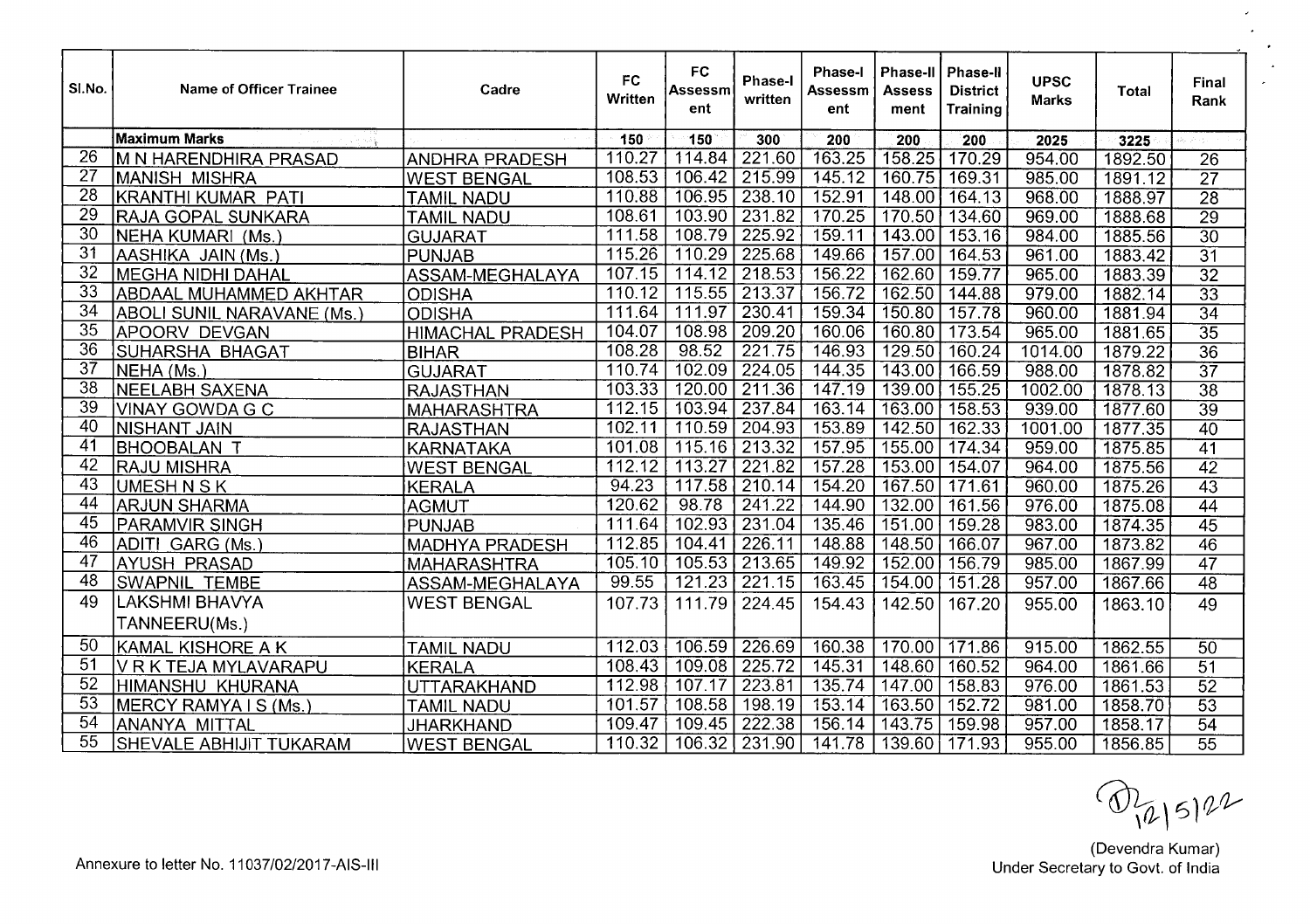| SI.No.          | <b>Name of Officer Trainee</b> | Cadre                 | FC<br>Written      | <b>FC</b><br>Assessm<br>ent | Phase-I<br>written         | <b>Phase-I</b><br>Assessm<br>ent | Phase-II<br><b>Assess</b><br>ment | <b>Phase-II</b><br><b>District</b><br>Trainino | <b>UPSC</b><br><b>Marks</b> | <b>Total</b> | Final<br>Rank   |
|-----------------|--------------------------------|-----------------------|--------------------|-----------------------------|----------------------------|----------------------------------|-----------------------------------|------------------------------------------------|-----------------------------|--------------|-----------------|
|                 | <b>Maximum Marks</b>           |                       | 150                | 150                         | 300                        | 200                              | 200                               | 200                                            | 2025                        | 3225         |                 |
| 56              | <b>GOWTHAM POTRU</b>           | <b>TELANGANA</b>      | 108.10             | 102.01                      | 213.51                     | 153.81                           | 135.50                            | 159.32                                         | 983.00                      | 1855.25      | $\overline{56}$ |
| 57              | ASHA AJITH (Ms.)               | <b>TAMIL NADU</b>     | 97.34              |                             | $\overline{102.28}$ 214.87 | 160.91                           | 144.50                            | 157.87                                         | 977.00                      | 1854.77      | $\overline{57}$ |
| $\overline{58}$ | INITISH K                      | KARNATAKA             | 100.02             |                             | 100.89 218.47              | 149.12                           | 146.45                            | 129.62                                         | 1006.00                     | 1850.57      | $\overline{58}$ |
| $\overline{59}$ | PRIYANKA B (Ms.                | <b>TAMIL NADU</b>     | 111.39             |                             | 109.34   221.46            | 162.99                           | 165.25                            | 133.86                                         | 946.00                      | 1850.29      | $\overline{59}$ |
| 60              | DHIVYA LOGANATHAN (Ms.)        | <b>WEST BENGAL</b>    | 108.65             | 114.15                      | 228.34                     | 152.27                           | 159.30                            | 175.73                                         | 911.00                      | 1849.44      | 60              |
| 61              | PRABHAT MALIK                  | <b>CHHATTISGARH</b>   | 115.54             |                             | 105.63 225.88              | 147.55                           | 138.00                            | 152.97                                         | 963.00                      | 1848.57      | $\overline{61}$ |
| 62              | <b>IROHAN KUMAR JHA</b>        | ASSAM-MEGHALAYA       | 111.25             | 111.17                      | 216.40                     | 146.78                           | 146.15                            | 161.80                                         | 953.00                      | 1846.55      | $\overline{62}$ |
| 63              | ADITYA UPPAL                   | PUNJAB                | 100.25             |                             | 104.24 221.65              | 151.55                           | 122.00                            | 155.78                                         | 990.00                      | 1845.47      | $\overline{63}$ |
| 64              | RAHUL HOODA                    | <b>HARYANA</b>        | 107.68             | 101.89 230.51               |                            | 145.44                           | 144.00                            | $150.\overline{46}$                            | 965.00                      | 1844.98      | 64              |
| 65              | VISHNU CHANDRAN B              | <b>TAMIL NADU</b>     | $\overline{94.31}$ |                             | 109.63 207.05              | 161.84                           | 166.75                            | 170.71                                         | 933.00                      | 1843.29      | $\overline{65}$ |
| 66              | BUVENESWARI S (Ms.)            | <b>MAHARASHTRA</b>    | 97.60              |                             | 113.23 217.78              | 168.81                           | 150.75                            | 166.16                                         | 928.00                      | 1842.33      | 66              |
| 67              | <b>SACHIN OMBASE</b>           | <b>MAHARASHTRA</b>    | 112.21             | 107.14                      | 224.50                     | 147.16                           | 149.00                            | 160.72                                         | 941.00                      | 1841.73      | $\overline{67}$ |
| 68              | SARAYU K M (Ms.                | <b>TAMIL NADU</b>     | 104.88             | 106.45                      | 209.98                     | 162.61                           | 156.50                            | 167.56                                         | 932.00                      | 1839.98      | 68              |
| 69              | KHUSHAAL YADAV                 | <b>RAJASTHAN</b>      | 105.73             | 98.92                       | 230.21                     | 133.12                           | 143.75                            | 143.25                                         | 983.00                      | 1837.98      | 69              |
| $\overline{70}$ | PARTH JAISWAL                  | <b>MADHYA PRADESH</b> | 111.66             | $\overline{105.93}$         | 229.29                     | 155.38                           | 147.50                            | 163.54                                         | 923.00                      | 1836.30      | $\overline{70}$ |
| 71              | DEEPSHIKHA SHARMA (Ms.)        | <b>GUJARAT</b>        | 103.99             | 105.57                      | 205.80                     | 143.51                           | 142.00                            | 152.54                                         | 981.00                      | 1834.41      | $\overline{71}$ |
| $\overline{72}$ | PAVAN AGARWAL                  | UTTAR PRADESH         | 99.99              | 92.86                       | 224.83                     | 137.52                           | 148.25                            | 155.33                                         | 975.00                      | 1833.78      | $\overline{72}$ |
| $\overline{73}$ | <b>SRIKANTH PALLI</b>          | <b>WEST BENGAL</b>    | 114.99             | 111.57                      | 225.62                     | 159.12                           | 155.00                            | 157.12                                         | 910.00                      | 1833.42      | $\overline{73}$ |
| $\overline{74}$ | LALIT NARAYAN SINGH SANDU      | <b>GUJARAT</b>        | 112.22             | 100.92                      | 222.44                     | 148.78                           | 148.25                            | 159.12                                         | 940.00                      | 1831.73      | $\overline{74}$ |
| 75              | ANKITA ANAND (Ms.)             | <b>AGMUT</b>          | 100.45             | 109.25                      | 224.33                     | 161.36                           | 137.50                            | 170.66                                         | 928.00                      | 1831.55      | $\overline{75}$ |
| $\overline{76}$ | <b>LOK BANDHU</b>              | <b>RAJASTHAN</b>      | 105.65             | 96.55                       | 216.76                     | 130.31                           | 129.50                            | 145.13                                         | 1007.00                     | 1830.90      | $\overline{76}$ |
| 77              | MOHD IMRAN RAZA                | <b>HARYANA</b>        | 99.51              | 105.94                      | $\sqrt{204.56}$            | 167.21                           | 145.25                            | 166.89                                         | 941.00                      | 1830.36      | $\overline{77}$ |
| $\overline{78}$ | VEDITHA REDDY (Ms.)            | <b>AGMUT</b>          | 107.57             | 108.36                      | 225.49                     | 142.17                           | 130.25                            | 154.43                                         | 962.00                      | 1830.27      | $\overline{78}$ |
| 79              | <b>RAUSHAN KUMAR SINGH</b>     | <b>MADHYA PRADESH</b> | 113.06             | 108.40                      | 226.39                     | 144.66                           | 152.50                            | 163.25                                         | 922.00                      | 1830.26      | $\overline{79}$ |
| 80              | VANMATHI C (Ms.)               | <b>MAHARASHTRA</b>    | 104.04             | 106.89                      | 225.84                     | 146.90                           | 141.00                            | 162.43                                         | 943.00                      | 1830.10      | $\overline{80}$ |
| 81              | THAMEEM ANSARIYA A (Ms.)       | UTTAR PRADESH         | 106.12             | 103.61                      | 229.25                     | 135.08                           | 164.50                            | 168.63                                         | 921.00                      | 1828.19      | $\overline{81}$ |
| 82              | K LAKSHMI PRIYA (Ms.)          | <b>KARNATAKA</b>      | 101.93             | 107.54                      | 224.97                     | 152.59                           | 160.00                            | 166.33                                         | 913.00                      | 1826.36      | $\overline{82}$ |
| 83              | SOURABH SWAMI                  | <b>RAJASTHAN</b>      | 109.22             | 109.14                      | 219.24                     | 150.21                           | 144.75                            | 149.98                                         | 943.00                      | 1825.54      | 83              |
| 84              | <b>RENY WILFRED</b>            | <b>NAGALAND</b>       | 107.60             | 100.27                      | 220.62                     | 155.56                           | 170.00                            | 163.32                                         | 908.00                      | 1825.37      | 84              |
| 85              | <b>DHAMELIYA ANILBHAI</b>      | <b>GUJARAT</b>        | 92.88              | 86.62                       | 214.63                     | 158.03                           | 158.65                            | 126.88                                         | 985.00                      | 1822.69      | 85              |
|                 | <b>TULASHIBHAI</b>             |                       |                    |                             |                            |                                  |                                   |                                                |                             |              |                 |

 $\bigotimes_{\mathcal{U}} \bigcup_{\mathcal{I}} \bigotimes \mathcal{U}$ <br>(Devendra Kumar)<br>Under Secretary to Govt. of India

 $\sim$ 

**Contract**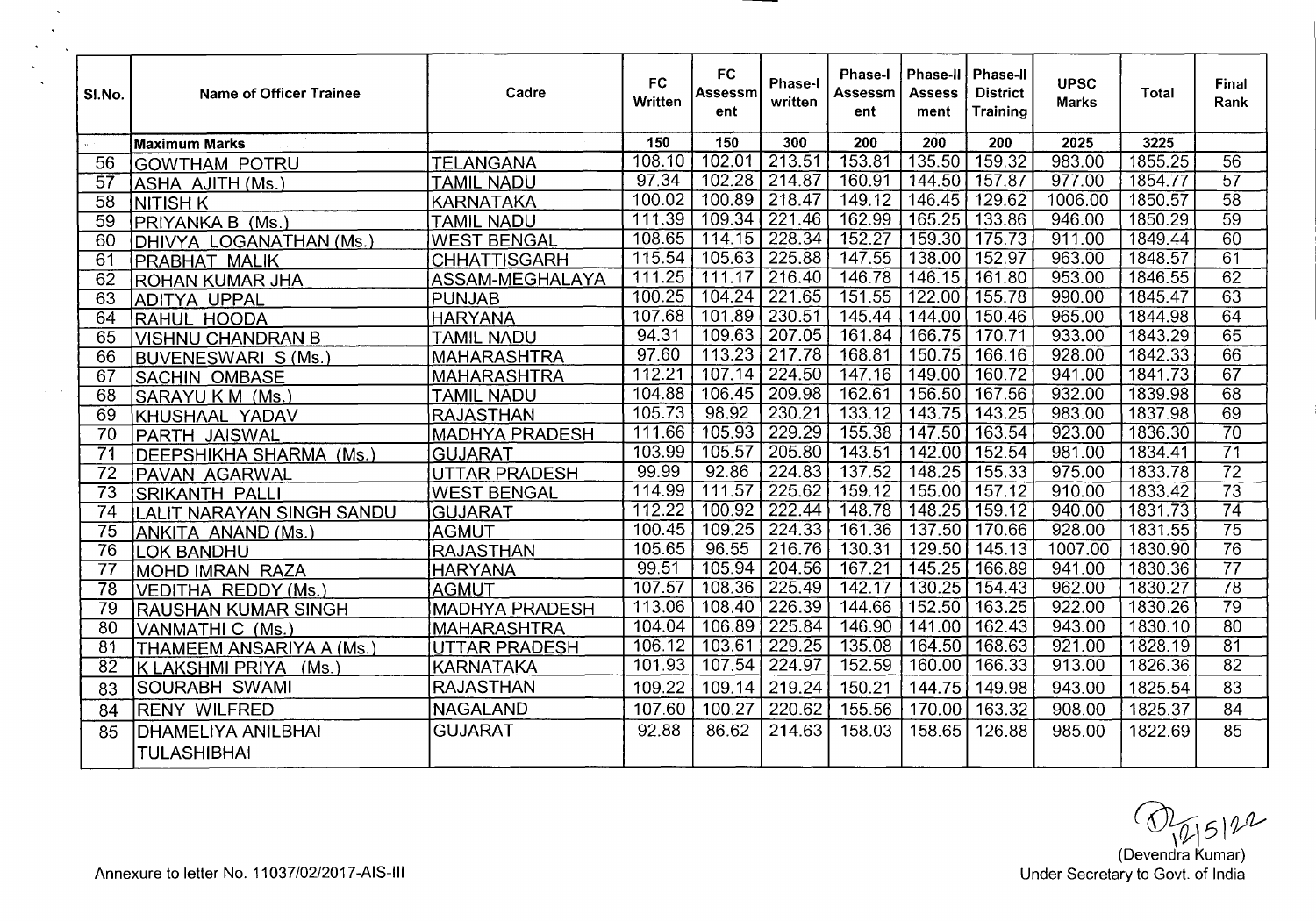| SI.No.           | Name of Officer Trainee                 | Cadre                      | <b>FC</b><br>Written | FC<br>Assessm<br>ent | <b>Phase-I</b><br>written | <b>Phase-I</b><br>Assessm<br>ent | <b>Phase-II</b><br>Assess<br>ment | <b>Phase-II</b><br><b>District</b><br><b>Training</b> | <b>UPSC</b><br><b>Marks</b> | Total   | Final<br>Rank    |
|------------------|-----------------------------------------|----------------------------|----------------------|----------------------|---------------------------|----------------------------------|-----------------------------------|-------------------------------------------------------|-----------------------------|---------|------------------|
|                  | Maximum Marks                           |                            | 150                  | 150                  | 300                       | 200                              | 200                               | 200                                                   | 2025                        | 3225    |                  |
| 86               | <b>INBASEKAR K</b>                      | KERALA                     | 100.83               | 110.15               | 205.38                    | 164.87                           | 170.00                            | 162.75                                                | 908.00                      | 1821.98 | $\overline{86}$  |
| $\overline{87}$  | <b>SHASHANK MANI TRIPATHI</b>           | <b>AGMUT</b>               | 111.12               | 115.38               | 214.34                    | 143.22                           | 134.00                            | 140.81                                                | 961.00                      | 1819.87 | $\overline{87}$  |
| $\overline{88}$  | <b>SAJU VAHEED A</b>                    | <b>TRIPURA</b>             | 104.25               | 110.53               | 218.02                    | 165.79                           | 141.50                            | 168.05                                                | 909.00                      | 1817.14 | $\overline{88}$  |
| 89               | <b>PRASANTH M S</b>                     | <b>TAMIL NADU</b>          | 103.82               | 103.02               | 214.47                    | 141.38                           | 136.00                            | 146.11                                                | 972.00                      | 1816.80 | 89               |
| 90               | SMRUTIRANJAN MOHANTY                    | <b>WEST BENGAL</b>         | 107.35               | 100.97               | 211.57                    | 150.97                           | 139.50                            | 148.64                                                | 956.00                      | 1815.00 | $\overline{90}$  |
| $\overline{91}$  | MADHUSUDAN HULGI                        | <b>UTTAR PRADESH</b>       | 104.87               | 107.73               | 217.29                    | 158.69                           | 148.25                            | 165.14                                                | 912.00                      | 1813.97 | $\overline{91}$  |
| $\overline{92}$  | <b>SAWAN KUMAR</b>                      | <b>BIHAR</b>               | 106.60               | 102.30               | 213.74                    | 156.18                           | 160.20                            | 150.80                                                | 924.00                      | 1813.82 | $\overline{92}$  |
| 93               | <b>IMRINAL MEENA</b>                    | <b>MADHYA PRADESH</b>      | 104.12               | 103.79               | $\overline{220.26}$       | 138.72                           | 143.00                            | 161.29                                                | 939.00                      | 1810.18 | $\overline{93}$  |
| 94               | SHANTANU SHARMA                         | ASSAM-MEGHALAYA            | 102.62               | 104.21               | 211.41                    | 150.83                           | 134.50                            | 150.95                                                | 955.00                      | 1809.52 | $\overline{94}$  |
| 95               | <b>SANDEEP KUMAR</b>                    | PUNJAB                     | 105.67               | 125.00               | 200.50                    | 140.72                           | 139.50                            | 158.91                                                | 939.00                      | 1809.30 | $\overline{95}$  |
| 96               | MADHVI MISHRA (Ms.)                     | JHARKHAND                  | 102.46               | 99.32                | 219.58                    | 137.06                           | 134.50                            | 150.60                                                | 965.00                      | 1808.52 | $\overline{96}$  |
| $\overline{97}$  | <b>BASEER UL HAQ</b>                    | <b>JAMMU &amp; KASHMIR</b> | 95.92                | 84.78                | 206.97                    | 151.99                           | 143.75                            | 150.02                                                | 974.00                      | 1807.43 | $\overline{97}$  |
| 98               | <b>VIKRANTH RAJA A</b>                  | <b>AGMUT</b>               | 97.24                | 105.17               | 219.16                    | 147.74                           | 144.00                            | 144.76                                                | 949.00                      | 1807.07 | $\overline{98}$  |
| 99               | <b>PRASHANTHKUMAR CH</b>                | <b>BIHAR</b>               | 111.82               | 100.46               | 233.75                    | 147.51                           | 148.75                            | 162.54                                                | 902.00                      | 1806.83 | $\overline{99}$  |
| 100              | LALITHAMBIGAI K (Ms.)                   | MANIPUR                    | 103.18               | 105.56               | 220.77                    | 159.39                           | 148.50                            | 161.24                                                | 908.00                      | 1806.64 | $\overline{100}$ |
| 101              | PURVA GARG (Ms.)                        | <b>AGMUT</b>               | 110.47               | 88.08                | 208.85                    | 145.55                           | 155.50                            | 139.05                                                | 959.00                      | 1806.50 | 101              |
| 102              | <b>ABHISHIKTH KISHORE</b><br>MUTTIMBAKU | <b>ANDHRA PRADESH</b>      | 104.73               | 104.95               | 214.97                    | 146.51                           | 144.50                            | 150.50                                                | 940.00                      | 1806.16 | 102              |
| 103              | <b>ABHISHEK RUHELA</b>                  | <b>UTTARAKHAND</b>         | 108.15               | 96.70                | 210.42                    | 151.26                           | 159.00                            | 158.73                                                | 919.00                      | 1803.26 | 103              |
| 104              | ARUNRAJ S                               | <b>TAMIL NADU</b>          | 106.86               | 105.21               | 196.47                    | 128.57                           | 130.25                            | 152.05                                                | 981.00                      | 1800.41 | 104              |
| 105              | NISHA (Ms.)                             | UTTAR PRADESH              | 111.56               | 108.91               | 211.79                    | 141.00                           | 155.00                            | 165.62                                                | 905.00                      | 1798.88 | 105              |
| 106              | POOJA KUMARI PARTH (Ms.                 | <b>RAJASTHAN</b>           | 94.27                | 109.39               | 209.74                    | 155.45                           | 135.50                            | 150.43                                                | 941.00                      | 1795.78 | 106              |
| 107              | HARSH SINGH                             | <b>MADHYA PRADESH</b>      | 101.94               | 88.63                | 228.46                    | 127.87                           | 119.50                            | 160.41                                                | 968.00                      | 1794.81 | 107              |
| 108              | GARGI JAIN (Ms.)                        | <b>KARNATAKA</b>           | 100.44               | 98.18                | 209.00                    | 135.77                           | 134.25                            | 141.39                                                | 975.00                      | 1794.03 | 108              |
| 109              | MANESH KUMAR MEENA                      | <b>BIHAR</b>               | 114.07               | 107.88               | 232.63                    | 146.42                           | 143.00                            | 164.60                                                | 885.00                      | 1793.60 | 109              |
| 110              | PRASHANT PANWAR                         | <b>HARYANA</b>             | 105.87               | 102.27               | 221.40                    | 135.41                           | 147.00                            | 158.25                                                | 923.00                      | 1793.20 | 110              |
| 111              | <b>AMAN SAMIR</b>                       | <b>BIHAR</b>               | 104.57               | 103.07               | 204.35                    | 146.41                           | 144.50                            | 160.27                                                | 929.00                      | 1792.17 | 111              |
| 112              | <b>SACHIN KUMAR VAISHY</b>              | <b>JAMMU &amp; KASHMIR</b> | 99.33                | 97.94                | 204.29                    | 146.09                           | 124.50                            | 160.29                                                | 954.00                      | 1786.44 | $\overline{112}$ |
| $\overline{113}$ | <b>CH MOHD YASIN</b>                    | <b>JAMMU &amp; KASHMIR</b> | 100.18               | 109.71               | 220.01                    | 143.98                           | 147.00                            | 158.27                                                | 906.00                      | 1785.15 | 113              |
| 114              | RAHUL RAJ P S                           | <b>TELANGANA</b>           | 98.39                | 110.67               | 216.21                    | 143.96                           | 135.00                            | 165.46                                                | 914.00                      | 1783.69 | 114              |
| 115              | RANI BANSAL (Ms.)                       | <b>MADHYA PRADESH</b>      | 102.18               | 98.81                | 202.01                    | 136.39                           | 142.50                            | 136.64                                                | 965.00                      | 1783.53 | $\overline{115}$ |

 $\bigodot$   $\bigcirc$   $\bigcirc$   $\bigcirc$   $\bigcirc$   $\bigcirc$   $\bigcirc$   $\bigcirc$   $\bigcirc$   $\bigcirc$   $\bigcirc$   $\bigcirc$   $\bigcirc$   $\bigcirc$   $\bigcirc$   $\bigcirc$   $\bigcirc$   $\bigcirc$   $\bigcirc$   $\bigcirc$   $\bigcirc$   $\bigcirc$   $\bigcirc$   $\bigcirc$   $\bigcirc$   $\bigcirc$   $\bigcirc$   $\bigcirc$   $\bigcirc$   $\bigcirc$   $\bigcirc$   $\bigcirc$   $\bigcirc$   $\bigcirc$   $\bigcirc$   $\bigcirc$   $\bigcirc$ 

 $\mathcal{L}_{\mathcal{A}}$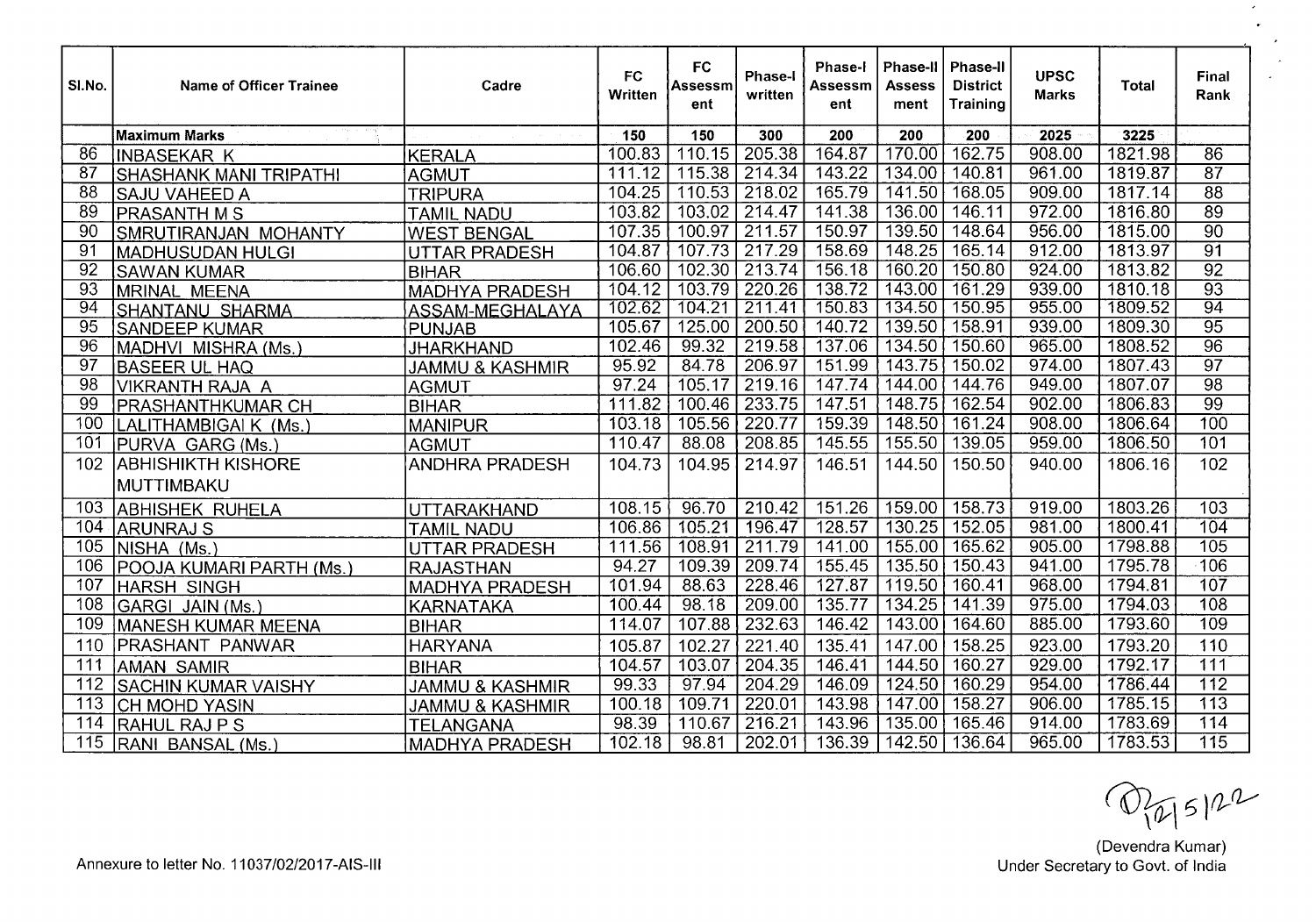| SI.No.           | <b>Name of Officer Trainee</b> | Cadre                   | <b>FC</b><br>Written | <b>FC</b><br>Assessm<br>ent | <b>Phase-I</b><br>written | <b>Phase-I</b><br>Assessm<br>ent | <b>Phase-II</b><br>Assess<br>ment | <b>Phase-II</b><br><b>District</b><br><b>Training</b> | <b>UPSC</b><br><b>Marks</b> | Total   | Final<br>Rank    |
|------------------|--------------------------------|-------------------------|----------------------|-----------------------------|---------------------------|----------------------------------|-----------------------------------|-------------------------------------------------------|-----------------------------|---------|------------------|
|                  | Maximum Marks                  |                         | 150                  | 150                         | 300                       | 200                              | 200                               | 200                                                   | 2025                        | 3225    |                  |
| 116              | <b>AJAY KUMAR DWIVEDI</b>      | <b>UTTAR PRADESH</b>    | 102.99               | 92.01                       | 198.53                    | 122.86                           | 125.00                            | 147.30                                                | 994.00                      | 1782.69 | 116              |
| 117              | <b>VINOD KUMAR V</b>           | <b>ANDHRA PRADESH</b>   | 100.26               | 112.49                      | 208.20                    | 161.53                           | 143.50                            | 133.20                                                | 923.00                      | 1782.18 | 117              |
| 118              | RAJENDRAKUMAR                  | <b>GUJARAT</b>          | 98.69                | 89.90                       | 206.87                    | 141.00                           | 134.00                            | 149.68                                                | 962.00                      | 1782.14 | 118              |
|                  | <b>MAHENDRABHAI PATEL</b>      |                         |                      |                             |                           |                                  |                                   |                                                       |                             |         |                  |
| 119              | HARSHAL PANCHOLI               | <b>MADHYA PRADESH</b>   | 103.74               | 97.93                       | 213.40                    | 119.78                           | 127.75                            | 150.01                                                | 967.00                      | 1779.61 | 119              |
| 120              | <b>ADITYA RANJAN</b>           | <b>JHARKHAND</b>        | 98.28                | 100.89                      | 206.94                    | 135.82                           | 143.00                            | 141.68                                                | 952.00                      | 1778.61 | 120              |
| $\overline{121}$ | VIGNESHWARI V (Ms.)            | <b>KERALA</b>           | 104.56               | 107.78                      | 225.92                    | 137.06                           | 150.50                            | 133.72                                                | 919.00                      | 1778.54 | $\overline{121}$ |
| 122              | NITIKA KHANDELWAL (Ms.)        | <b>UTTARAKHAND</b>      | 101.73               | 119.29                      | 225.34                    | 162.52                           | 154.30                            | 153.24                                                | 862.00                      | 1778.42 | 122              |
| 123              | <b>TUSHAR SINGLA</b>           | <b>WEST BENGAL</b>      | 108.92               | 105.09                      | 196.75                    | 106.02                           | 145.50                            | 158.82                                                | 956.00                      | 1777.10 | $\overline{123}$ |
| 124              | MAYANGLAMBAM RAJKUMAR          | <b>MANIPUR</b>          | 110.79               | 106.02                      | 206.50                    | 154.92                           | 153.70                            | 142.94                                                | 902.00                      | 1776.87 | 124              |
|                  | <b>SINGH</b>                   |                         |                      |                             |                           |                                  |                                   |                                                       |                             |         |                  |
| 125              | <b>D RAHUL VENKAT</b>          | <b>CHHATTISGARH</b>     | 106.11               |                             | 114.09   216.46           | 142.55                           | 130.25                            | 153.35                                                | 913.00                      | 1775.81 | $\overline{125}$ |
| 126              | <b>RAJAGANAPATHY R</b>         | <b>UTTAR PRADESH</b>    | 95.68                | 119.32                      | 189.23                    | 153.79                           | 151.00                            | 149.52                                                | 917.00                      | 1775.54 | 126              |
| $\overline{127}$ | <b>PATEL MIHIR PRAVINKUMAR</b> | <b>GUJARAT</b>          | 98.17                | 87.60                       | 217.19                    | 127.98                           | 123.50                            | 135.17                                                | 984.00                      | 1773.61 | $\overline{127}$ |
| 128              | NUPUR RASHI PANNA (Ms.)        | <b>CHHATTISGARH</b>     | 102.57               | 115.84                      | 223.15                    | 144.91                           | 160.25                            | 145.28                                                | 879.00                      | 1771.00 | $\overline{128}$ |
| 129              | İNAMAN PRIYESH LAKRA           | <b>JHARKHAND</b>        | 97.95                | 107.80                      | 205.96                    | 141.80                           | 146.00                            | 170.47                                                | 900.00                      | 1769.98 | 129              |
| 130              | LINGRAJ PANDA                  | <b>ODISHA</b>           | 94.98                | 94.62                       | 201.35                    | 137.22                           | 131.50                            | 132.01                                                | 978.00                      | 1769.68 | 130              |
| $\overline{131}$ | J REEBHA (Ms.)                 | <b>UTTAR PRADESH</b>    | 93.53                | 101.23                      | 209.92                    | 144.28                           | 140.50                            | 153.11                                                | 926.00                      | 1768.57 | 131              |
| 132              | ABHIJEET KAPLISH               | <b>PUNJAB</b>           | 102.24               | 108.75                      | 180.93                    | 143.06                           | 120.75                            | 113.70                                                | 995.00                      | 1764.43 | 132              |
| 133              | PREETI (Ms.)                   | <b>HARYANA</b>          | 97.56                | 107.60                      | 197.24                    | 153.60                           | 141.75                            | 166.32                                                | 898.00                      | 1762.07 | 133              |
| 134              | HIMANSHU CHANDRA               | <b>MADHYA PRADESH</b>   | 105.55               | 107.21                      | 208.48                    | 151.02                           | 151.00                            | 119.38                                                | 919.00                      | 1761.64 | 134              |
| 135              | PRIYANKA VERMA (Ms.            | <b>HIMACHAL PRADESH</b> | 102.66               | 107.54                      | 203.89                    | 147.58                           | 149.25                            | 153.37                                                | 896.00                      | 1760.29 | 135              |
| 136              | ANJALI RAJORIA (Ms.)           | <b>RAJASTHAN</b>        | 106.66               | 98.42                       | 201.85                    | 147.93                           | 156.00                            | 151.59                                                | 897.00                      | 1759.45 | 136              |
| 137              | ARPIT SAGAR (Ms.)              | <b>GUJARAT</b>          | 103.29               | 104.11                      | 218.02                    | 139.50                           | 117.50                            | 162.36                                                | 914.00                      | 1758.78 | 137              |
| 138              | <b>VIJAY DAYARAM K</b>         | <b>CHHATTISGARH</b>     | 96.03                | 107.57                      | 189.52                    | 141.32                           | 158.50                            | 150.89                                                | 914.00                      | 1757.83 | 138              |
| 139              | JADHAV VIJAYA NARAYANRAO       | <b>JHARKHAND</b>        | 93.47                | 110.19                      | 199.82                    | 138.43                           | 160.00                            | 146.86                                                | 904.00                      | 1752.77 | 139              |
| 140              | MOHAMMAD ROSHAN                | <b>KARNATAKA</b>        | 104.48               | 101.53                      | 198.43                    | 134.44                           | 136.00                            | 102.60                                                | 975.00                      | 1752.48 | 140              |
| 141              | IUTTAM SINGH                   | <b>HARYANA</b>          | 101.79               | 104.79                      | 196.85                    | 142.49                           | 126.00                            | 154.06                                                | 925.00                      | 1750.98 | 141              |
| 142              | <b>PRANAY SINGH</b>            | <b>UTTAR PRADESH</b>    | 110.74               | 102.83                      | 203.44                    | 132.46                           | 119.50                            | 155.79                                                | 926.00                      | 1750.76 | $\overline{142}$ |
| 143              | <b>RITU RAJ</b>                | <b>MADHYA PRADESH</b>   | 106.83               | 90.94                       | 214.27                    | 109.60                           | 135.00                            | 130.89                                                | 963.00                      | 1750.53 | 143              |
| 144              | MAHENDER SINGH TAWAR           | <b>UTTAR PRADESH</b>    | 103.98               | 105.53                      | 212.93                    | 140.82                           | 147.25                            | 121.31                                                | 918.00                      | 1749.82 | 144              |

 $Q_{\text{1}}$   $S12$ <br>(Devendra Kumar)<br>Under Secretary to Govt. of India

 $\sim$  $\sim$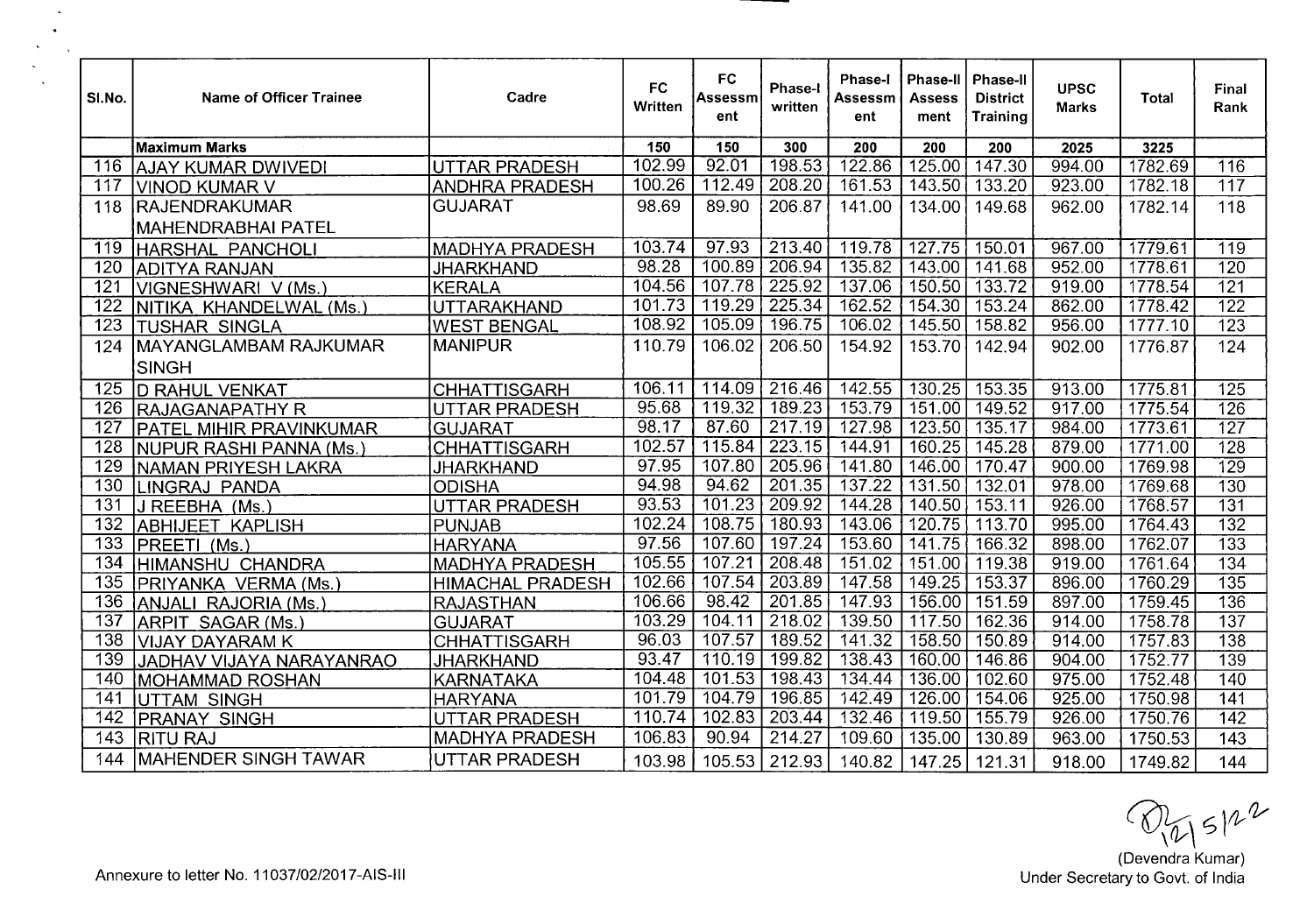| SI.No.           | Name of Officer Trainee        | Cadre                   | <b>FC</b><br>Written | <b>FC</b><br>Assessm<br>ent | Phase-I<br>written | <b>Phase-I</b><br>Assessm<br>ent | Phase-II<br>Assess<br>ment | Phase-II<br><b>District</b><br><b>Training</b> | <b>UPSC</b><br><b>Marks</b> | <b>Total</b> | Final<br>Rank    |
|------------------|--------------------------------|-------------------------|----------------------|-----------------------------|--------------------|----------------------------------|----------------------------|------------------------------------------------|-----------------------------|--------------|------------------|
|                  | <b>Maximum Marks</b>           |                         | 150                  | 150                         | 300                | 200                              | 200                        | 200                                            | 2025                        | 3225         |                  |
| 145              | TUSHAR GAJANAN NIKHARE         | <b>SIKKIM</b>           | 99.46                | 103.82                      | 201.23             | 142.77                           | 128.00                     | 164.73                                         | 909.00                      | 1749.01      | 145              |
| 146              | <b>INDERJEET YADAV</b>         | <b>RAJASTHAN</b>        | 106.78               | 99.28                       | 205.64             | 143.63                           | 142.00                     | 122.26                                         | 929.00                      | 1748.59      | 146              |
| 147              | <b>GHUNCHA SANOBAR (Ms.)</b>   | <b>TRIPURA</b>          | 107.24               | 102.31                      | 206.55             | 125.17                           | 127.50                     | 164.45                                         | 909.00                      | 1742.22      | $\overline{147}$ |
| 148              | <b>MEKALA CHAITANYA PRASAD</b> | <b>NAGALAND</b>         | 101.43               | 96.54                       | 213.84             | 152.51                           | 146.50                     | 137.59                                         | 893.00                      | 1741.41      | $\overline{148}$ |
| 149              | <b>AJIT KUMBHAR</b>            | MAHARASHTRA             | 102.81               | 97.31                       | 191.36             | 120.03                           | 138.00                     | 166.23                                         | 923.00                      | 1738.74      | 149              |
| 150              | RAJENDER PENSIYA               | <b>UTTAR PRADESH</b>    | 94.76                | 102.36                      | 207.43             | 136.96                           | 126.00                     | 152.25                                         | 918.00                      | 1737.76      | 150              |
| 151              | <b>GHANSHYAM MEENA</b>         | <b>BIHAR</b>            | 98.31                | 104.73                      | 196.48             | 143.60                           | 131.00                     | 161.09                                         | 900.00                      | 1735.21      | 151              |
| 152              | <b>NISARG GAUTAM HIVARE</b>    | ASSAM-MEGHALAYA         | 99.24                | 95.67                       | 192.23             | 139.08                           | 157.00                     | 156.52                                         | 895.00                      | 1734.74      | 152              |
| 153              | AJIT KUMAR RANJAN              | NAGALAND                | 109.27               | 94.71                       | 224.41             | 136.34                           | 125.00                     | $\overline{135.35}$                            | 905.00                      | 1730.08      | 153              |
| 154              | <b>JOGINDRA SINGH</b>          | <b>UTTAR PRADESH</b>    | 93.99                | 101.80                      | 195.21             | 140.15                           | 135.00                     | 152.16                                         | 910.00                      | 1728.31      | 154              |
| 155              | <b>HARIS S</b>                 | <b>CHHATTISGARH</b>     | 98.80                | 99.44                       | 207.73             | 128.57                           | 141.50                     | 138.36                                         | 913.00                      | 1727.40      | 155              |
| 156              | <b>VIJAYA BHASKAR REDDY P</b>  | ASSAM-MEGHALAYA         | 92.91                | 96.80                       | 193.03             | 140.00                           | 143.50                     | 151.69                                         | 905.00                      | 1722.93      | 156              |
| 157              | SUMIT SATTAWAN                 | ASSAM-MEGHALAYA         | 100.53               | 98.56                       | 205.40             | 136.17                           | 149.75                     | 153.28                                         | 878.00                      | 1721.69      | 157              |
| $\overline{158}$ | SAKTHYA KRISHNAN K P           | <b>ODISHA</b>           | 93.10                | 97.12                       | 183.14             | 139.88                           | 135.25                     | 120.89                                         | 950.00                      | 1719.38      | 158              |
| 159              | <b>SAURABH MISHRA</b>          | <b>AGMUT</b>            | 115.67               | 105.50                      | 192.62             | 91.65                            | 115.11                     | 132.70                                         | 964.00                      | 1717.25      | 159              |
| 160              | RONITA RAMAIAH (Ms.)           | <b>JHARKHAND</b>        | 96.99                | 104.42                      | 201.48             | 146.87                           | 133.00                     | 125.97                                         | 901.00                      | 1709.73      | 160              |
| 161              | RAMNIWAS YADAV                 | <b>JHARKHAND</b>        | 93.35                | 104.44                      | 193.95             | 136.37                           | 130.50                     | 139.05                                         | 912.00                      | 1709.66      | 161              |
| 162              | PALAVI (Ms.)                   | PUNJAB                  | 96.94                | 103.45                      | 183.37             | 138.31                           | 134.50                     | 146.38                                         | 902.00                      | 1704.95      | 162              |
| 163              | ANJALI YADAV (Ms.)             | JHARKHAND               | 103.05               | 102.35                      | 196.83             | 136.59                           | 126.00                     | 130.75                                         | 908.00                      | 1703.57      | $\overline{163}$ |
| 164              | <b>ARPIT VERMA</b>             | <b>MADHYA PRADESH</b>   | 99.23                | 94.29                       | 201.05             | 126.26                           | 117.50                     | 139.41                                         | 924.00                      | 1701.74      | 164              |
| 165              | <b>ALOK YADAV</b>              | <b>UTTAR PRADESH</b>    | 96.66                | 88.97                       | 208.87             | 130.26                           | 146.75                     | 112.45                                         | 917.00                      | 1700.96      | 165              |
| 166              | ASMITA LAL (Ms.)               | <b>UTTAR PRADESH</b>    | 97.30                | 102.34                      | 190.22             | 133.51                           | 123.00                     | 146.76                                         | 907.00                      | 1700.13      | 166              |
| 167              | <b>SAJJAN R</b>                | <b>BIHAR</b>            | 99.04                | 100.19                      | 208.50             | 129.79                           | 135.00                     | 112.04                                         | 915.00                      | 1699.56      | 167              |
| 168              | <b>SUDHAKAR SHINDE</b>         | <b>TRIPURA</b>          | 99.65                | 87.34                       | 180.17             | 134.40                           | 123.00                     | 163.05                                         | 908.00                      | 1695.61      | 168              |
| 169              | J PRIYADHARSHINI (Ms.          | <b>BIHAR</b>            | 95.54                | 97.33                       | 206.04             | 117.03                           | 125.50                     | 140.14                                         | 900.00                      | 1681.58      | 169              |
| 170              | <b>BALAGURU K</b>              | <b>MADHYA PRADESH</b>   | 82.66                | 96.15                       | 174.69             | 120.68                           | 128.00                     | 147.67                                         | 926.00                      | 1675.85      | 170              |
| 17 <sup>′</sup>  | MUKESH REPASWAL                | <b>HIMACHAL PRADESH</b> | 101.84               | 93.65                       | 202.95             | 103.80                           | 114.50                     | 129.60                                         | 921.00                      | 1667.34      | $\overline{171}$ |
| 172              | <b>KARDILE RAHUL KASHINATH</b> | <b>MAHARASHTRA</b>      | 91.27                | 88.56                       | 175.37             | 133.83                           | 141.25                     | 116.15                                         | 910.00                      | 1656.43      | 172              |
| 173              | SUSHEELA B (Ms.                | KARNATAKA               | 98.93                | 101.16                      | 129.36             | 151.90                           | 140.50                     | 126.68                                         | 900.00                      | 1648.53      | 173              |
| 174              | SHIVASHARANAPPA G N            | <b>UTTAR PRADESH</b>    | 88.03                | 103.35                      | 178.87             | 113.79                           | 102.50                     | 149.77                                         | 903.00                      | 1639.31      | 174              |
| 175              | AMRIT RUTURAJ                  | <b>ODISHA</b>           | 93.43                | 97.38                       | 167.69             | 136.22                           | 125.75                     | 117.99                                         | 892.00                      | 1630.46      | 175              |

 $\bigcirc$   $\bigcirc$   $\bigcirc$  5) 22<br>
(Devendra Kumar)<br>
Under Secretary to Govt. of India

 $\overline{a}$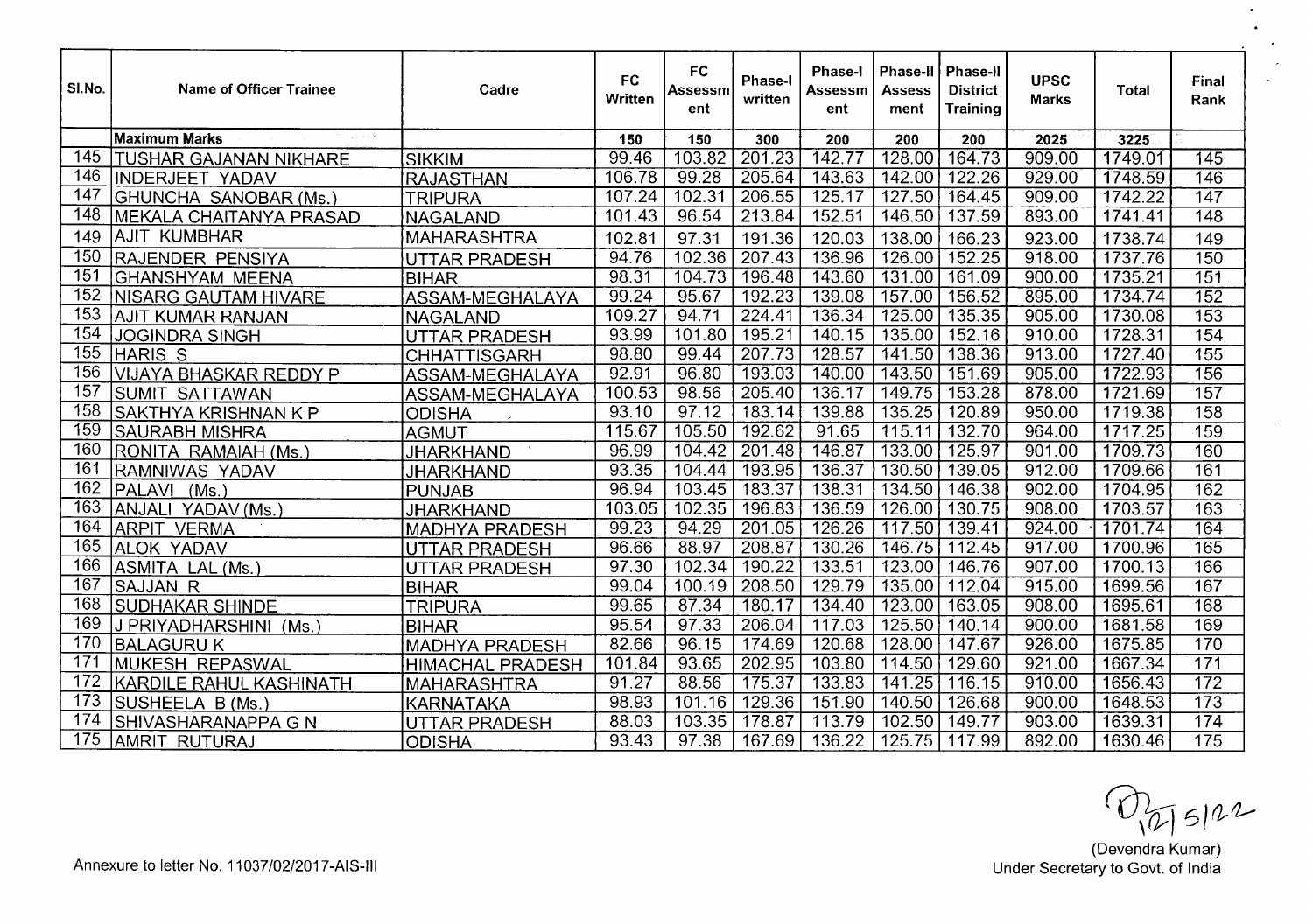| SI.No. | Name of Officer Trainee     | Cadre                 | FC<br>Written | FC<br><b>IAssessmi</b><br>ent | <b>Phase-I</b><br>written | <b>Phase-I</b><br>Assessm<br>ent | <b>Assess</b><br>ment | 「Phase-II亅Phase-II亅<br><b>District</b><br>Training | <b>UPSC</b><br><b>Marks</b> | Total   | Final<br>Rank |
|--------|-----------------------------|-----------------------|---------------|-------------------------------|---------------------------|----------------------------------|-----------------------|----------------------------------------------------|-----------------------------|---------|---------------|
|        | Maximum Marks               |                       | 150           | 150                           | 300                       | 200                              | 200                   | 200                                                | 2025                        | 3225    |               |
| 176    | AMANDEEP_<br><b>DULI</b>    | <b>IUTTAR PRADESH</b> | 83.65         | 102.81                        | 166.73                    | .83<br>111                       | 12.31                 | 140.30                                             | 911.00                      | 1628.63 | 176           |
| 177    | <b>ARVIND KUMAR CHAUHAN</b> | <b>JUTTAR PRADESH</b> | 95.10         | 98.38                         | 189.35                    | 138.29                           | 145.75                | 139.73                                             | 780.00                      | 1586.60 | 177           |

 $\bigoplus_{\begin{subarray}{c} \sqrt{\ell} \\ \sqrt{\ell} \end{subarray}} 5 \mid \ell \sim$ <br>(Devendra Kumar)<br>Under Secretary to Govt. of India

Annexure to letter No. 11037/02/2017-AIS-III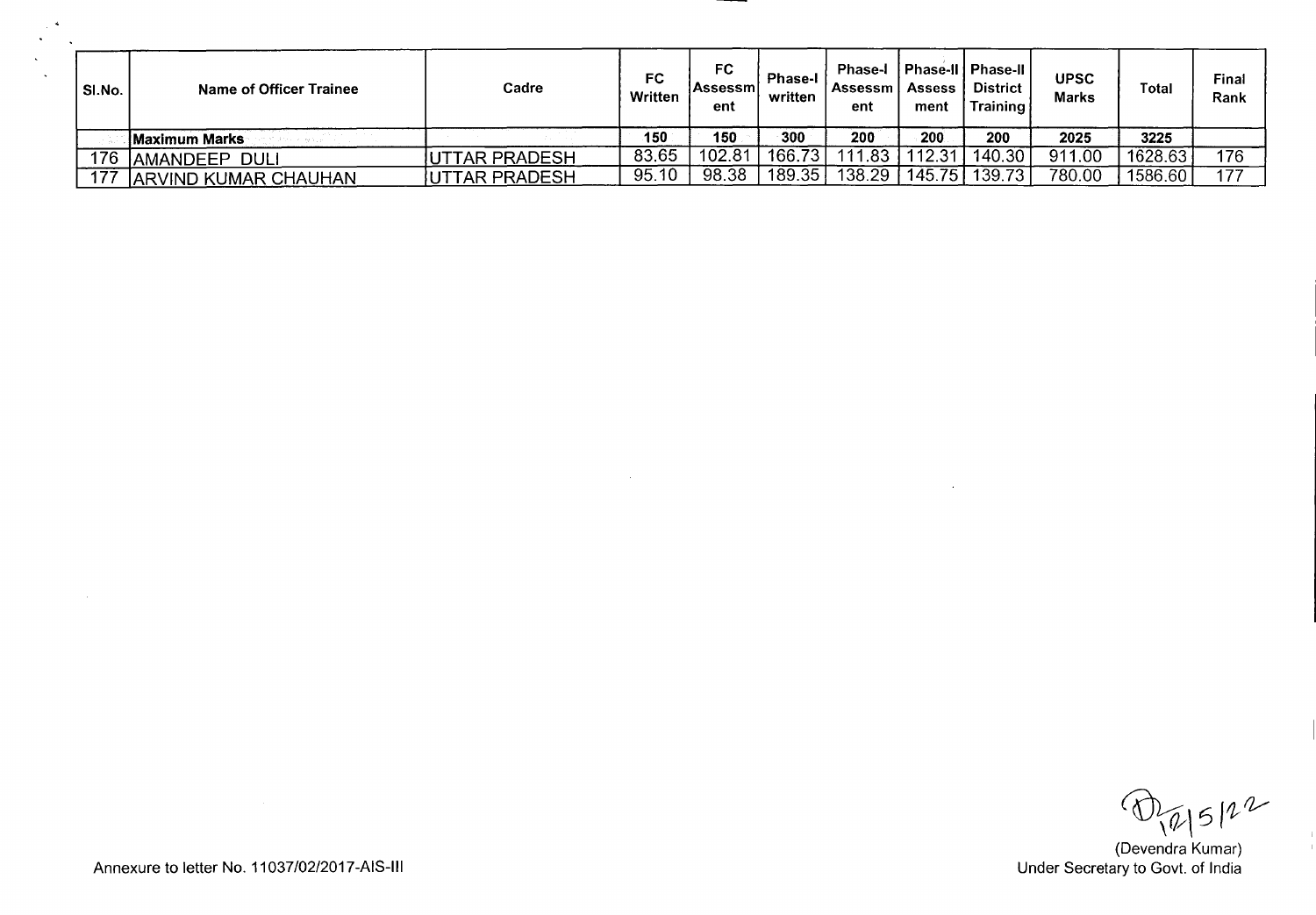## **Government of India Ministry of Personnel, Public Grievances & Pensions Department of Personnel** & **Training Final Marks and All India Inter-Se-Seniority of lAS Probationers of 2015 Batch (Final) According to Cadre-wise Merit List**

|                 |                                |                        |                                             |                                    |                     |                                  |                                          |                                         |                             | <b>Statement 'B'</b> |                         |
|-----------------|--------------------------------|------------------------|---------------------------------------------|------------------------------------|---------------------|----------------------------------|------------------------------------------|-----------------------------------------|-----------------------------|----------------------|-------------------------|
| SI.No.          | <b>Name of Officer Trainee</b> | Cadre                  | <b>FC</b><br><b>Written</b><br><b>Total</b> | <b>FC</b><br><b>Assessm</b><br>ent | Phase-I<br>written  | <b>Phase-I</b><br>Assessm<br>ent | <b>Phase-II</b><br><b>Assess</b><br>ment | Phase-II<br><b>District</b><br>Training | <b>UPSC</b><br><b>Marks</b> | <b>Total</b>         | Final<br>Rank           |
|                 | <b>Maximum Marks</b>           |                        | 150                                         | 150                                | 300                 | 200                              | 200                                      | 200                                     | 2025                        | 3225                 |                         |
|                 | IRA SINGHAL (Ms.)              | <b>AGMUT</b>           | 118.56                                      | 115.76                             | 235.63              | 140.15                           | 163.25                                   | 179.17                                  | 1082.00                     | 2034.52              | $\mathbf 1$             |
| 2               | VANDANA RAO (Ms.)              | <b>AGMUT</b>           | 111.31                                      | 108.96                             | 224.95              | 126.27                           | 163.00                                   | 170.09                                  | 1019.00                     | 1923.58              | $\overline{2}$          |
| 3               | BHANU PRABHA (Ms.)             | <b>AGMUT</b>           | 110.58                                      | 111.10                             | 234.71              | 153.83                           | 170.75                                   | 173.59                                  | 941.00                      | 1895.56              | $\overline{3}$          |
| 4               | AASHIKA JAIN (Ms.)             | AGMUT                  | 115.26                                      | 110.29                             | 225.68              | 149.66                           | 157.00                                   | 164.53                                  | 961.00                      | 1883.42              | $\overline{4}$          |
| 5               | <b>ARJUN SHARMA</b>            | AGMUT                  | 120.62                                      | 98.78                              | 241.22              | 144.90                           | 132.00                                   | 161.56                                  | 976.00                      | 1875.08              | $\overline{5}$          |
| $\overline{6}$  | ANKITA ANAND (Ms.)             | <b>AGMUT</b>           | 100.45                                      | 109.25                             | 224.33              | 161.36                           | 137.50                                   | 170.66                                  | 928.00                      | 1831.55              | $\overline{6}$          |
|                 | <b>VEDITHA REDDY (Ms.)</b>     | <b>AGMUT</b>           | 107.57                                      | 108.36                             | 225.49              | 142.17                           | 130.25                                   | 154.43                                  | 962.00                      | 1830.27              | $\overline{7}$          |
| 8               | SHASHANK MANI TRIPATHI         | <b>AGMUT</b>           | 111.12                                      | 115.38                             | 214.34              | 143.22                           | 134.00                                   | 140.81                                  | 961.00                      | 1819.87              | $\overline{8}$          |
| 9               | <b>VIKRANTH RAJA A</b>         | <b>AGMUT</b>           | 97.24                                       | 105.17                             | 219.16              | 147.74                           | 144.00                                   | 144.76                                  | 949.00                      | 1807.07              | $\overline{9}$          |
| 10              | PURVA GARG (Ms.)               | <b>AGMUT</b>           | 110.47                                      | 88.08                              | 208.85              | 145.55                           | 155.50                                   | 139.05                                  | 959.00                      | 1806.50              | $\overline{10}$         |
| 11              | <b>SAURABH MISHRA</b>          | <b>AGMUT</b>           | 115.67                                      | 105.50                             | 192.62              | 91.65                            | 115.11                                   | 132.70                                  | 964.00                      | 1717.25              | $\overline{11}$         |
| 12              | <b>BALAJI DK</b>               | <b>ANDHRA PRADESH</b>  | 105.71                                      | 116.64                             | 228.30              | 166.39                           | 158.25                                   | 158.83                                  | 979.00                      | 1913.12              | $\overline{\mathbf{1}}$ |
| $\overline{13}$ | SAIKANTH VARMA C M             | <b>ANDHRA PRADESH</b>  | 113.91                                      | 105.77                             | 232.41              | 153.13                           | 145.50                                   | 167.90                                  | 992.00                      | 1910.62              | $\overline{2}$          |
| 14              | M N HARENDHIRA PRASAD          | <b>ANDHRA PRADESH</b>  | 110.27                                      | 114.84                             | 221.60              | 163.25                           | 158.25                                   | 170.29                                  | 954.00                      | 1892.50              | $\overline{3}$          |
| 15              | ABHISHIKTH KISHORE MUTTIMBAKU  | <b>ANDHRA PRADESH</b>  | 104.73                                      | 104.95                             | 214.97              | 146.51                           | 144.50                                   | 150.50                                  | 940.00                      | 1806.16              | 4                       |
| 16              | VINOD KUMAR V                  | <b>ANDHRA PRADESH</b>  | 100.26                                      | 112.49                             | 208.20              | 161.53                           | 143.50                                   | 133.20                                  | 923.00                      | 1782.18              | $\overline{5}$          |
| 17              | <b>MEGHA NIDHI DAHAL</b>       | ASSAM-MEGHALAYA        | 107.15                                      | 114.12                             | 218.53              | 156.22                           | 162.60                                   | 159.77                                  | 965.00                      | 1883.39              | $\blacktriangleleft$    |
| 18              | <b>SWAPNIL TEMBE</b>           | <b>ASSAM-MEGHALAYA</b> | 99.55                                       | 121.23                             | 221.15              | 163.45                           | 154.00                                   | 151.28                                  | 957.00                      | 1867.66              | $\overline{2}$          |
| 19              | <b>ROHAN KUMAR JHA</b>         | ASSAM-MEGHALAYA        | 111.25                                      | 111.17                             | $\overline{216.40}$ | 146.78                           | 146.15                                   | 161.80                                  | 953.00                      | 1846.55              | $\overline{3}$          |
| $\overline{20}$ | <b>SHANTANU SHARMA</b>         | ASSAM-MEGHALAYA        | 102.62                                      | 104.21                             | 211.41              | 150.83                           | 134.50                                   | 150.95                                  | 955.00                      | 1809.52              | $\overline{4}$          |
| $\overline{21}$ | <b>NISARG GAUTAM HIVARE</b>    | ASSAM-MEGHALAYA        | 99.24                                       | 95.67                              | 192.23              | 139.08                           | 157.00                                   | 156.52                                  | 895.00                      | 1734.74              | $\overline{5}$          |
| 22              | <b>VIJAYA BHASKAR REDDY P</b>  | <b>ASSAM-MEGHALAYA</b> | 92.91                                       | 96.80                              | 193.03              | 140.00                           | 143.50                                   | 151.69                                  | 905.00                      | 1722.93              | $\overline{6}$          |
| 23              | SUMIT SATTAWAN                 | ASSAM-MEGHALAYA        | 100.53                                      | 98.56                              | 205.40              | 136.17                           | 149.75                                   | 153.28                                  | 878.00                      | 1721.69              | 7                       |
| 24              | <b>BHAVESH MISHRA</b>          | <b>BIHAR</b>           | 111.87                                      | 107.33                             | $\overline{245.37}$ | 169.42                           | 137.00                                   | 174.60                                  | 966.00                      | 1911.59              | $\blacktriangleleft$    |
| $\overline{25}$ | SUHARSHA BHAGAT                | <b>BIHAR</b>           | 108.28                                      | 98.52                              | 221.75              | 146.93                           | 129.50                                   | 160.24                                  | 1014.00                     | 1879.22              | $\overline{2}$          |

(Devendra Kumar)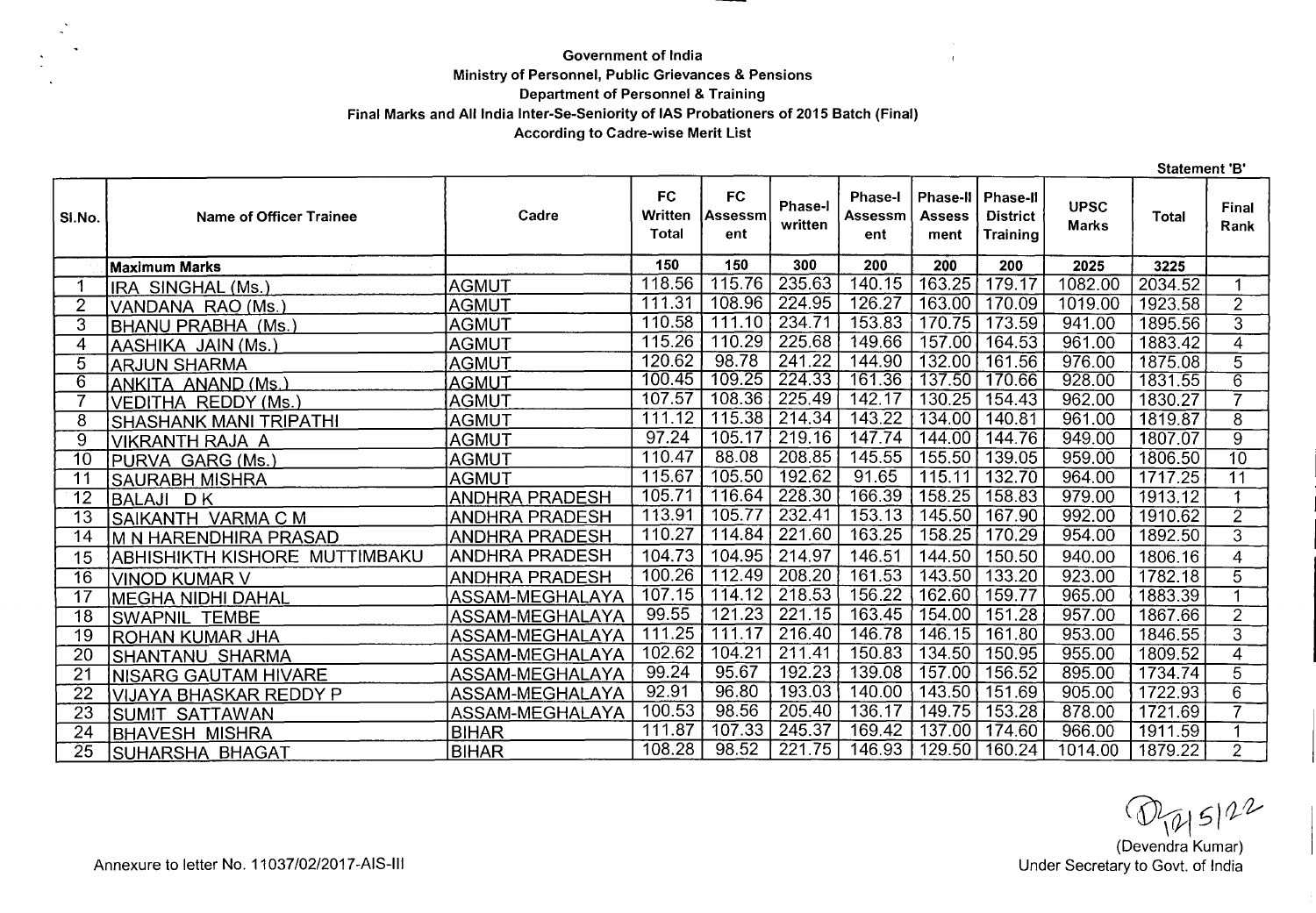| SI.No.          | <b>Name of Officer Trainee</b>      | Cadre                      | <b>FC</b><br>Written<br>Total | <b>FC</b><br>Assessm<br>ent | Phase-I<br>written  | <b>Phase-I</b><br>Assessm<br>ent | Phase-II<br><b>Assess</b><br>ment | Phase-II<br><b>District</b><br><b>Training</b> | <b>UPSC</b><br><b>Marks</b> | Total   | $\sim$<br>Final<br>Rank |
|-----------------|-------------------------------------|----------------------------|-------------------------------|-----------------------------|---------------------|----------------------------------|-----------------------------------|------------------------------------------------|-----------------------------|---------|-------------------------|
|                 | <b>Maximum Marks</b>                |                            | 150                           | 150                         | 300                 | 200                              | 200                               | 200                                            | 2025                        | 3225    |                         |
| $\overline{26}$ | <b>SAWAN KUMAR</b>                  | <b>BIHAR</b>               | 106.60                        | 102.30                      | 213.74              | 156.18                           | 160.20                            | 150.80                                         | 924.00                      | 1813.82 | $\overline{3}$          |
| 27              | <b>PRASHANTHKUMAR CH</b>            | <b>BIHAR</b>               | 111.82                        | 100.46                      | 233.75              | 147.51                           | 148.75                            | 162.54                                         | 902.00                      | 1806.83 | $\overline{\bf{4}}$     |
| 28              | <b>MANESH KUMAR MEENA</b>           | <b>BIHAR</b>               | 114.07                        | 107.88                      | 232.63              | 146.42                           | 143.00                            | 164.60                                         | 885.00                      | 1793.60 | $\overline{5}$          |
| $\overline{29}$ | AMAN SAMIR                          | <b>BIHAR</b>               | 104.57                        | 103.07                      | 204.35              | 146.41                           | 144.50                            | 160.27                                         | 929.00                      | 1792.17 | $\overline{6}$          |
| $\overline{30}$ | <b>GHANSHYAM MEENA</b>              | <b>BIHAR</b>               | 98.31                         | 104.73                      | 196.48              | 143.60                           | 131.00                            | 161.09                                         | 900.00                      | 1735.21 | 7                       |
| $\overline{31}$ | <b>SAJJAN R</b>                     | <b>BIHAR</b>               | 99.04                         | 100.19                      | 208.50              | 129.79                           | 135.00                            | 112.04                                         | 915.00                      | 1699.56 | $\overline{8}$          |
| $\overline{32}$ | J PRIYADHARSHINI (Ms.)              | <b>BIHAR</b>               | 95.54                         | 97.33                       | 206.04              | 117.03                           | 125.50                            | 140.14                                         | 900.00                      | 1681.58 | बु                      |
| $\overline{33}$ | <b>PRABHAT MALIK</b>                | <b>CHHATTISGARH</b>        | 115.54                        | 105.63                      | 225.88              | 147.55                           | 138.00                            | 152.97                                         | 963.00                      | 1848.57 | $\overline{\mathbf{1}}$ |
| $\overline{34}$ | D RAHUL VENKAT                      | <b>CHHATTISGARH</b>        | 106.11                        | 114.09                      | 216.46              | 142.55                           | 130.25                            | 153.35                                         | 913.00                      | 1775.81 | $\overline{2}$          |
| $\overline{35}$ | NUPUR RASHI PANNA (Ms.)             | <b>CHHATTISGARH</b>        | 102.57                        | 115.84                      | 223.15              | 144.91                           | 160.25                            | 145.28                                         | 879.00                      | 1771.00 | $\overline{3}$          |
| $\overline{36}$ | VIJAY DAYARAM K                     | <b>CHHATTISGARH</b>        | 96.03                         | 107.57                      | 189.52              | 141.32                           | 158.50                            | 150.89                                         | 914.00                      | 1757.83 | $\overline{4}$          |
| $\overline{37}$ | HARIS <sub>S</sub>                  | <b>CHHATTISGARH</b>        | 98.80                         | 99.44                       | 207.73              | 128.57                           | 141.50                            | 138.36                                         | 913.00                      | 1727.40 | $\overline{5}$          |
| $\overline{38}$ | ANANYA DAS (Ms.)                    | <b>GUJARAT</b>             | 114.37                        | 102.62                      | 228.52              | 162.18                           | 144.00                            | 153.96                                         | 994.00                      | 1899.65 | $\overline{\mathbf{1}}$ |
| 39              | NEHA KUMARI (Ms.)                   | <b>GUJARAT</b>             | 111.58                        | 108.79                      | 225.92              | 159.11                           | 143.00                            | 153.16                                         | 984.00                      | 1885.56 | $\overline{2}$          |
| 40              | NEHA (Ms.)                          | <b>GUJARAT</b>             | 110.74                        | 102.09                      | 224.05              | 144.35                           | 143.00                            | 166.59                                         | 988.00                      | 1878.82 | $\overline{3}$          |
| $\overline{41}$ | DEEPSHIKHA SHARMA (Ms.)             | <b>GUJARAT</b>             | 103.99                        | 105.57                      | 205.80              | 143.51                           | 142.00                            | 152.54                                         | 981.00                      | 1834.41 | $\overline{4}$          |
| $\overline{42}$ | LALIT NARAYAN SINGH SANDU           | <b>GUJARAT</b>             | 112.22                        | 100.92                      | 222.44              | 148.78                           | 148.25                            | 159.12                                         | 940.00                      | 1831.73 | $\overline{5}$          |
| 43              | DHAMELIYA ANILBHAI TULASHIBHAI      | <b>GUJARAT</b>             | 92.88                         | 86.62                       | 214.63              | 158.03                           | 158.65                            | 126.88                                         | 985.00                      | 1822.69 | 6                       |
| 44              | RAJENDRAKUMAR MAHENDRABHAI<br>PATEL | <b>GUJARAT</b>             | 98.69                         | 89.90                       | 206.87              | 141.00                           | 134.00                            | 149.68                                         | 962.00                      | 1782.14 | $\overline{7}$          |
| 45              | <b>PATEL MIHIR PRAVINKUMAR</b>      | <b>GUJARAT</b>             | 98.17                         | 87.60                       | 217.19              | 127.98                           | 123.50                            | 135.17                                         | 984.00                      | 1773.61 | 8                       |
| $\overline{46}$ | ARPIT SAGAR (Ms.)                   | <b>GUJARAT</b>             | 103.29                        | 104.11                      | 218.02              | 139.50                           | 117.50                            | 162.36                                         | 914.00                      | 1758.78 | $\overline{9}$          |
| 47              | RAHUL HOODA                         | <b>HARYANA</b>             | 107.68                        | 101.89                      | 230.51              | 145.44                           | 144.00                            | 150.46                                         | 965.00                      | 1844.98 |                         |
| 48              | <b>MOHD IMRAN RAZA</b>              | <b>HARYANA</b>             | 99.51                         | 105.94                      | 204.56              | 167.21                           | 145.25                            | 166.89                                         | 941.00                      | 1830.36 | $\overline{2}$          |
| $\overline{49}$ | <b>PRASHANT PANWAR</b>              | <b>HARYANA</b>             | 105.87                        | 102.27                      | $\overline{221.40}$ | 135.41                           | 147.00                            | 158.25                                         | 923.00                      | 1793.20 | $\overline{3}$          |
| 50              | PREETI (Ms.)                        | <b>HARYANA</b>             | 97.56                         | 107.60                      | $\overline{197.24}$ | 153.60                           | 141.75                            | 166.32                                         | 898.00                      | 1762.07 | $\overline{4}$          |
| $\overline{51}$ | UTTAM SINGH                         | <b>HARYANA</b>             | 101.79                        | 104.79                      | 196.85              | 142.49                           | 126.00                            | 154.06                                         | 925.00                      | 1750.98 | $\overline{5}$          |
| $\overline{52}$ | APOORV DEVGAN                       | <b>HIMACHAL PRADESH</b>    | 104.07                        | 108.98                      | $\overline{209.20}$ | 160.06                           | 160.80                            | $\overline{173.54}$                            | 965.00                      | 1881.65 | 1                       |
| $\overline{53}$ | PRIYANKA VERMA (Ms.)                | <b>HIMACHAL PRADESH</b>    | 102.66                        | 107.54                      | 203.89              | 147.58                           | 149.25                            | 153.37                                         | 896.00                      | 1760.29 | $\overline{2}$          |
| 54              | <b>MUKESH REPASWAL</b>              | HIMACHAL PRADESH           | 101.84                        | 93.65                       | 202.95              | 103.80                           | 114.50                            | 129.60                                         | 921.00                      | 1667.34 | $\overline{3}$          |
| 55              | <b>BASEER UL HAQ</b>                | <b>JAMMU &amp; KASHMIR</b> | 95.92                         | 84.78                       | 206.97              | 151.99                           | 143.75                            | 150.02                                         | 974.00                      | 1807.43 | 1                       |

 $\bigotimes_{(\text{Devendra Kumar})} \mathcal{U}$ <br>(Devendra Kumar)<br>Under Secretary to Govt. of India

Annexure to letter No. 11037/02/2017-AIS-III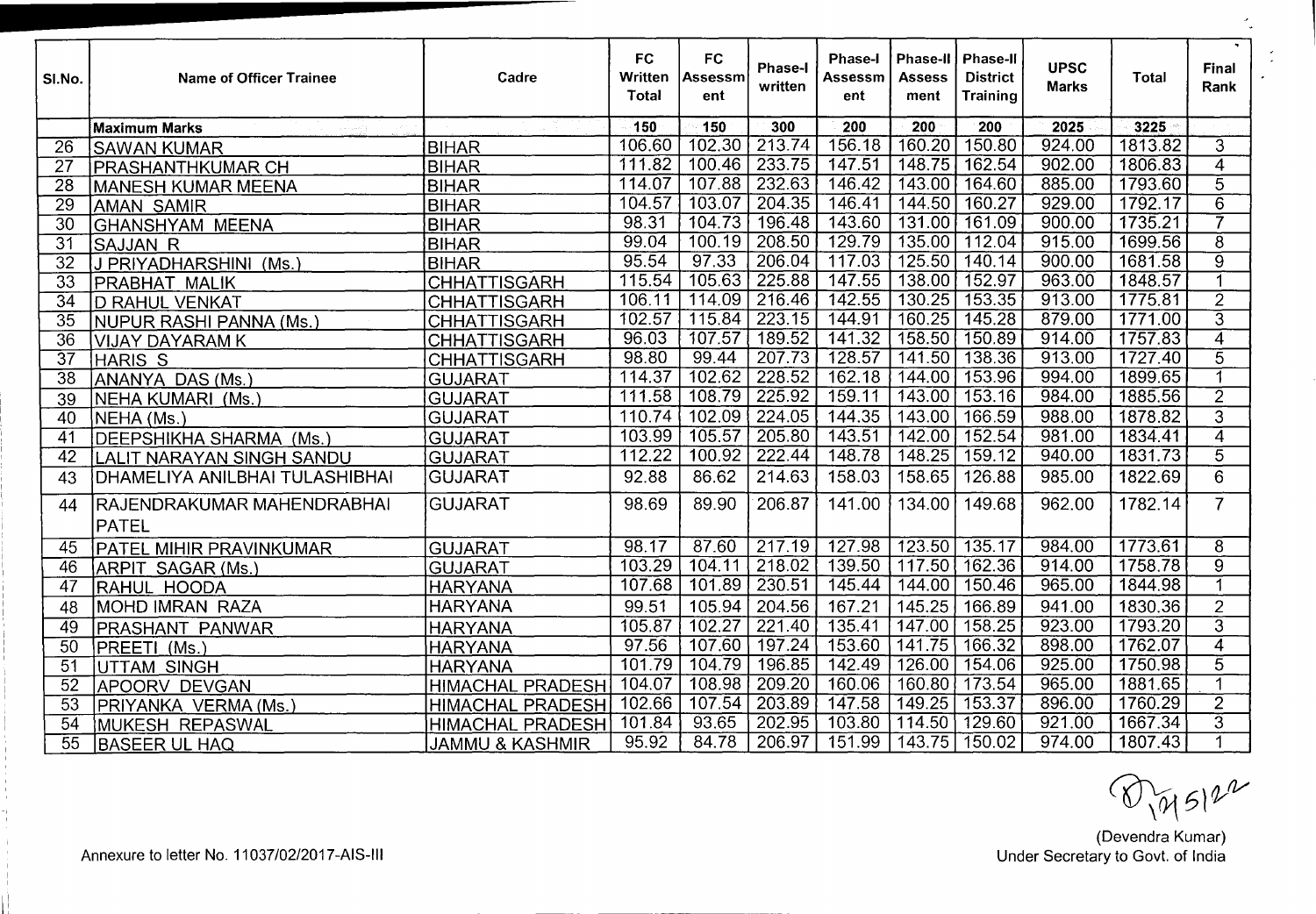| SI.No.          | Name of Officer Trainee        | Cadre                      | FC<br>Written<br><b>Total</b> | <b>FC</b><br>Assessm<br>ent | Phase-I<br>written  | <b>Phase-I</b><br>Assessm<br>ent | <b>Phase-II</b><br><b>Assess</b><br>ment | Phase-II<br><b>District</b><br>Training | <b>UPSC</b><br><b>Marks</b> | Total   | Final<br>Rank  |
|-----------------|--------------------------------|----------------------------|-------------------------------|-----------------------------|---------------------|----------------------------------|------------------------------------------|-----------------------------------------|-----------------------------|---------|----------------|
|                 | Maximum Marks                  |                            | 150                           | 150                         | 300                 | 200                              | 200                                      | 200                                     | 2025                        | 3225    |                |
| 56              | <b>SACHIN KUMAR VAISHY</b>     | <b>JAMMU &amp; KASHMIR</b> | 99.33                         | 97.94                       | 204.29              | 146.09                           | 124.50                                   | 160.29                                  | 954.00                      | 1786.44 | $\overline{2}$ |
| 57              | <b>CH MOHD YASIN</b>           | <b>JAMMU &amp; KASHMIR</b> | 100.18                        | 109.71                      | 220.01              | 143.98                           | 147.00                                   | 158.27                                  | 906.00                      | 1785.15 | $\overline{3}$ |
| 58              | ANANYA MITTAL                  | <b>JHARKHAND</b>           | 109.47                        | 109.45                      | 222.38              | 156.14                           | 143.75                                   | 159.98                                  | 957.00                      | 1858.17 |                |
| $\overline{59}$ | MADHVI MISHRA (Ms.)            | <b>JHARKHAND</b>           | 102.46                        | 99.32                       | 219.58              | 137.06                           | 134.50                                   | 150.60                                  | 965.00                      | 1808.52 | $\overline{2}$ |
| 60              | ADITYA RANJAN                  | <b>JHARKHAND</b>           | 98.28                         | 100.89                      | 206.94              | 135.82                           | 143.00                                   | 141.68                                  | 952.00                      | 1778.61 | $\overline{3}$ |
| 61              | NAMAN PRIYESH LAKRA            | <b>JHARKHAND</b>           | 97.95                         | 107.80                      | 205.96              | 141.80                           | 146.00                                   | 170.47                                  | 900.00                      | 1769.98 | $\overline{4}$ |
| 62              | JADHAV VIJAYA NARAYANRAO (Ms.) | <b>JHARKHAND</b>           | 93.47                         | 110.19                      | 199.82              | 138.43                           | 160.00                                   | 146.86                                  | 904.00                      | 1752.77 | $\overline{5}$ |
| 63              | RONITA RAMAIAH (Ms.)           | <b>JHARKHAND</b>           | 96.99                         | 104.42                      | 201.48              | 146.87                           | 133.00                                   | 125.97                                  | 901.00                      | 1709.73 | $\overline{6}$ |
| 64              | RAMNIWAS YADAV                 | <b>JHARKHAND</b>           | 93.35                         | 104.44                      | 193.95              | 136.37                           | 130.50                                   | 139.05                                  | 912.00                      | 1709.66 | 7              |
| $\overline{65}$ | ANJALI YADAV (Ms.)             | <b>JHARKHAND</b>           | 103.05                        | 102.35                      | 196.83              | 136.59                           | 126.00                                   | 130.75                                  | 908.00                      | 1703.57 | $\overline{8}$ |
| 66              | B FOUZIA TARA <u>NUM (Ms.)</u> | <b>KARNATAKA</b>           | 114.77                        | 119.55                      | 237.35              | 173.88                           | 158.50                                   | 179.94                                  | 981.00                      | 1964.99 | $\overline{1}$ |
| 67              | <b>LAKSHMIKANTH REDDY G</b>    | <b>KARNATAKA</b>           | 116.80                        | 109.88                      | 238.00              | 157.66                           | 157.50                                   | 152.67                                  | 988.00                      | 1920.51 | $\overline{2}$ |
| 68              | <b>RAJAP</b>                   | KARNATAKA                  | 102.33                        | 125.00                      | 237.87              | 155.27                           | 146.50                                   | 173.28                                  | 958.00                      | 1898.25 | $\overline{3}$ |
| $\overline{6}9$ | <b>BHOOBALAN T</b>             | <b>KARNATAKA</b>           | 101.08                        | 115.16                      | 213.32              | 157.95                           | 155.00                                   | 174.34                                  | 959.00                      | 1875.85 | $\overline{4}$ |
| $\overline{70}$ | INITISH K                      | <b>KARNATAKA</b>           | 100.02                        | 100.89                      | 218.47              | 149.12                           | 146.45                                   | 129.62                                  | 1006.00                     | 1850.57 | $\overline{5}$ |
| $\overline{71}$ | K LAKSHMI PRIYA<br>(Ms.)       | IKARNATAKA                 | 101.93                        | 107.54                      | 224.97              | 152.59                           | 160.00                                   | 166.33                                  | 913.00                      | 1826.36 | $\overline{6}$ |
| $\overline{72}$ | GARGI JAIN (Ms.)               | KARNATAKA                  | 100.44                        | 98.18                       | 209.00              | 135.77                           | 134.25                                   | 141.39                                  | 975.00                      | 1794.03 | $\overline{7}$ |
| $\overline{73}$ | MOHAMMAD ROSHAN                | IKARNATAKA                 | 104.48                        | 101.53                      | 198.43              | 134.44                           | 136.00                                   | 102.60                                  | 975.00                      | 1752.48 | $\overline{8}$ |
| 74              | SUSHEELA B (Ms.)               | KARNATAKA                  | 98.93                         | 101.16                      | 129.36              | 151.90                           | 140.50                                   | 126.68                                  | 900.00                      | 1648.53 | $\overline{9}$ |
| $\overline{75}$ | RENU RAJ (Ms.)                 | <b>KERALA</b>              | 106.72                        | 107.76                      | 217.99              | 166.69                           | 172.00                                   | 187.99                                  | 1056.00                     | 2015.15 | 1              |
| 76              | <b>GEROMIC GEORGE</b>          | KERALA                     | 111.77                        | 116.04                      | 216.47              | 165.75                           | 176.25                                   | 174.61                                  | 962.00                      | 1922.89 | $\overline{2}$ |
| $\overline{77}$ | UMESH N S K                    | <b>KERALA</b>              | 94.23                         | 117.58                      | $\overline{210.14}$ | 154.20                           | 167.50                                   | 171.61                                  | 960.00                      | 1875.26 | $\overline{3}$ |
| $\overline{78}$ | V R K TEJA MYLAVARAPU          | <b>KERALA</b>              | 108.43                        | 109.08                      | 225.72              | 145.31                           | 148.60                                   | 160.52                                  | 964.00                      | 1861.66 | $\overline{4}$ |
| $\overline{79}$ | <b>INBASEKAR K</b>             | <b>KERALA</b>              | 100.83                        | 110.15                      | 205.38              | 164.87                           | 170.00                                   | 162.75                                  | 908.00                      | 1821.98 | $\overline{5}$ |
| $\overline{80}$ | VIGNESHWARI V (Ms.)            | KERALA                     | 104.56                        | 107.78                      | 225.92              | 137.06                           | 150.50                                   | 133.72                                  | 919.00                      | 1778.54 | $\overline{6}$ |
| $\overline{81}$ | SANSKRITI JAIN (Ms.)           | MADHYA PRADESH             | 108.88                        | 115.03                      | 220.10              | 157.75                           | 164.80                                   | 165.32                                  | 1003.00                     | 1934.88 | $\mathbf 1$    |
| $\overline{82}$ | ADITI GARG (Ms.                | <b>MADHYA PRADESH</b>      | 112.85                        | 104.41                      | 226.11              | 148.88                           | 148.50                                   | 166.07                                  | 967.00                      | 1873.82 | $\overline{2}$ |
| 83              | PARTH JAISWAL                  | <b>MADHYA PRADESH</b>      | 111.66                        | 105.93                      | 229.29              | 155.38                           | 147.50                                   | 163.54                                  | 923.00                      | 1836.30 | $\overline{3}$ |
| 84              | RAUSHAN KUMAR SINGH            | <b>MADHYA PRADESH</b>      | 113.06                        | 108.40                      | 226.39              | 144.66                           | 152.50                                   | 163.25                                  | 922.00                      | 1830.26 | $\overline{4}$ |
| 85              | MRINAL MEENA                   | <b>MADHYA PRADESH</b>      | 104.12                        | 103.79                      | 220.26              | 138.72                           | 143.00                                   | 161.29                                  | 939.00                      | 1810.18 | $\overline{5}$ |
| 86              | <b>HARSH SINGH</b>             | <b>MADHYA PRADESH</b>      | 101.94                        | 88.63                       | 228.46              | 127.87                           | 119.50                                   | 160.41                                  | 968.00                      | 1794.81 | 6              |
| 87              | RANI BANSAL(Ms.)               | <b>MADHYA PRADESH</b>      | 102.18                        | 98.81                       | 202.01              | 136.39                           | 142.50                                   | 136.64                                  | 965.00                      | 1783.53 |                |

(Devendra Kumar)

Annexure to letter No. 11037/02/2017-AIS-III

 $\ddot{\phantom{1}}$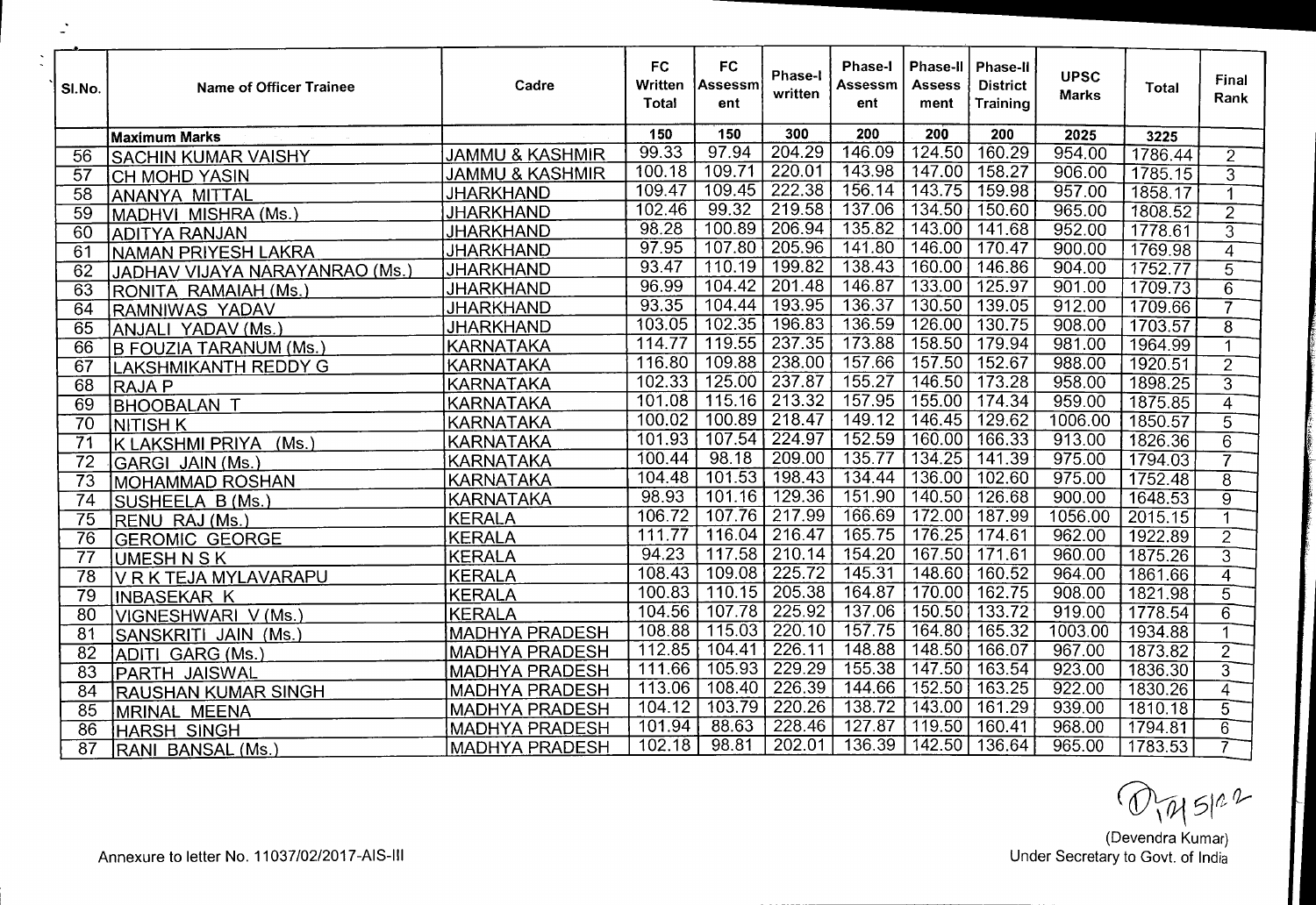| SI.No.           | Name of Officer Trainee                                                 | Cadre                 | <b>FC</b><br>Written<br><b>Total</b> | <b>FC</b><br>Assessm<br>ent | Phase-I<br>written  | <b>Phase-I</b><br>Assessm<br>ent | Phase-II<br>Assess<br>ment | ∣ Phase-II<br><b>District</b><br><b>Training</b> | <b>UPSC</b><br><b>Marks</b> | Total   | Final<br>Rank   |
|------------------|-------------------------------------------------------------------------|-----------------------|--------------------------------------|-----------------------------|---------------------|----------------------------------|----------------------------|--------------------------------------------------|-----------------------------|---------|-----------------|
|                  | $\gamma_{\rm{B}}=\gamma_{\rm{B}}^{(0)}$ and the<br><b>Maximum Marks</b> |                       | 150                                  | 150                         | 300                 | 200                              | 200                        | 200                                              | 2025                        | 3225    |                 |
| 88               | <b>HARSHAL PANCHOLI</b>                                                 | <b>MADHYA PRADESH</b> | 103.74                               | 97.93                       | 213.40              | 119.78                           | 127.75                     | 150.01                                           | 967.00                      | 1779.61 | 8               |
| $\overline{89}$  | <b>HIMANSHU CHANDRA</b>                                                 | <b>MADHYA PRADESH</b> | 105.55                               | 107.21                      | 208.48              | 151.02                           | 151.00                     | 119.38                                           | 919.00                      | 1761.64 | $\overline{9}$  |
| 90               | <b>RITU RAJ</b>                                                         | <b>MADHYA PRADESH</b> | 106.83                               | 90.94                       | 214.27              | 109.60                           | 135.00                     | 130.89                                           | 963.00                      | 1750.53 | 70              |
| $\overline{91}$  | <b>ARPIT VERMA</b>                                                      | <b>MADHYA PRADESH</b> | 99.23                                | 94.29                       | 201.05              | 126.26                           | 117.50                     | 139.41                                           | 924.00                      | 1701.74 | $\overline{11}$ |
| $\overline{92}$  | <b>BALAGURU K</b>                                                       | <b>MADHYA PRADESH</b> | 82.66                                | 96.15                       | 174.69              | 120.68                           | 128.00                     | 147.67                                           | 926.00                      | 1675.85 | 72              |
| $\overline{93}$  | <b>AMAN MITTAL</b>                                                      | <b>MAHARASHTRA</b>    | 112.95                               | 113.59                      | 236.46              | 135.61                           | 174.00                     | 158.21                                           | 989.00                      | 1919.82 | 1               |
| 94               | VINAY GOWDA G C                                                         | <b>MAHARASHTRA</b>    | 112.15                               | 103.94                      | 237.84              | 163.14                           | 163.00                     | 158.53                                           | 939.00                      | 1877.60 | $\overline{2}$  |
| $\overline{95}$  | <b>AYUSH PRASAD</b>                                                     | <b>MAHARASHTRA</b>    | 105.10                               | 105.53                      | 213.65              | 149.92                           | 152.00                     | 156.79                                           | 985.00                      | 1867.99 | $\overline{3}$  |
| $\overline{96}$  | BUVENESWARL S (Ms.)                                                     | <b>MAHARASHTRA</b>    | 97.60                                | 113.23                      | 217.78              | 168.81                           | 150.75                     | 166.16                                           | 928.00                      | 1842.33 | 4               |
| $\overline{9}7$  | <b>SACHIN OMBASE</b>                                                    | MAHARASHTRA           | 112.21                               | 107.14                      | 224.50              | 147.16                           | 149.00                     | 160.72                                           | 941.00                      | 1841.73 | $\overline{5}$  |
| $\overline{98}$  | VANMATHI C (Ms.                                                         | MAHARASHTRA           | $\sqrt{104.04}$                      | 106.89                      | 225.84              | 146.90                           | 141.00                     | 162.43                                           | 943.00                      | 1830.10 | $\overline{6}$  |
| $\overline{9}9$  | <b>AJIT KUMBHAR</b>                                                     | MAHARASHTRA           | 102.81                               | 97.31                       | 191.36              | 120.03                           | 138.00                     | 166.23                                           | 923.00                      | 1738.74 | 7               |
| 100              | KARDILE RAHUL KASHINATH                                                 | MAHARASHTRA           | 91.27                                | 88.56                       | 175.37              | 133.83                           | 141.25                     | 116.15                                           | 910.00                      | 1656.43 | $\overline{8}$  |
| 101              | LALITHAMBIGAI K (Ms.)                                                   | <b>MANIPUR</b>        | 103.18                               | 105.56                      | 220.77              | 159.39                           | 148.50                     | 161.24                                           | 908.00                      | 1806.64 | 1               |
| 102              | MAYANGLAMBAM RAJKUMAR SINGH                                             | MANIPUR               | 110.79                               | 106.02                      | 206.50              | 154.92                           | 153.70                     | 142.94                                           | 902.00                      | 1776.87 | $\overline{2}$  |
| 103              | <b>RENY WILFRED</b>                                                     | NAGALAND              | 107.60                               | 100.27                      | 220.62              | 155.56                           | 170.00                     | 163.32                                           | 908.00                      | 1825.37 | 1               |
| 104              | <b>MEKALA CHAITANYA PRASAD</b>                                          | <b>NAGALAND</b>       | 101.43                               | 96.54                       | $\sqrt{213.84}$     | 152.51                           | 146.50                     | 137.59                                           | 893.00                      | 1741.41 | $\overline{2}$  |
| 105              | AJIT KUMAR RANJAN                                                       | <b>NAGALAND</b>       | 109.27                               | 94.71                       | 224.41              | 136.34                           | 125.00                     | 135.35                                           | 905.00                      | 1730.08 | $\overline{3}$  |
| $\overline{106}$ | [SHILPA_SH <u>ARMA (Ms.)</u>                                            | <b>ODISHA</b>         | 112.10                               | 112.36                      | 229.75              | 172.22                           | 154.10                     | 159.62                                           | 958.00                      | 1898.15 | 1               |
| $\overline{107}$ | <b>PARUL PATAWARI</b>                                                   | <b>ODISHA</b>         | 109.00                               | 111.00                      | $\overline{220.84}$ | 167.71                           | 155.00                     | 173.34                                           | 957.00                      | 1893.89 | $\overline{2}$  |
| 108              | ABDAAL MUHAMMED AKHTAR                                                  | <b>ODISHA</b>         | 110.12                               | 115.55                      | 213.37              | 156.72                           | 162.50                     | 144.88                                           | 979.00                      | 1882.14 | $\overline{3}$  |
| 109              | <b>TABOLI SUNIL NARAVANE (Ms.)</b>                                      | <b>ODISHA</b>         | 111.64                               | 111.97                      | 230.41              | 159.34                           | 150.80                     | 157.78                                           | 960.00                      | 1881.94 | $\overline{4}$  |
| 110              | LINGRAJ PANDA                                                           | <b>ODISHA</b>         | 94.98                                | 94.62                       | 201.35              | 137.22                           | 131.50                     | 132.01                                           | 978.00                      | 1769.68 | $\overline{5}$  |
| ີ111             | SAKTHYA KRISHNAN K P                                                    | <b>ODISHA</b>         | 93.10                                | 97.12                       | 183.14              | 139.88                           | 135.25                     | 120.89                                           | 950.00                      | 1719.38 | $\overline{6}$  |
| 112              | TAMRIT RUTURAJ                                                          | <b>ODISHA</b>         | 93.43                                | 97.38                       | 167.69              | 136.22                           | 125.75                     | 117.99                                           | 892.00                      | 1630.46 | 7               |
| $\overline{1}13$ | <b>PARAMVIR SINGH</b>                                                   | <b>PUNJAB</b>         | 111.64                               | $\sqrt{102.93}$             | 231.04              | 135.46                           | 151.00                     | 159.28                                           | 983.00                      | 1874.35 | $\overline{1}$  |
| 114              | TADITYA UPPAL                                                           | <b>PUNJAB</b>         | 100.25                               | 104.24                      | $\overline{221.65}$ | 151.55                           | 122.00                     | 155.78                                           | 990.00                      | 1845,47 | $\overline{2}$  |
| $\overline{115}$ | <b>SANDEEP KUMAR</b>                                                    | <b>PUNJAB</b>         | 105.67                               | 125.00                      | $\sqrt{200.50}$     | 140.72                           | 139.50                     | 158.91                                           | 939.00                      | 1809.30 | $\overline{3}$  |
| 116              | TABHIJEET KAPLISH                                                       | PUNJAB                | 102.24                               | 108.75                      | 180.93              | 143.06                           | 120.75                     | 113.70                                           | 995.00                      | 1764.43 | $\overline{4}$  |
| 117              | [PALAVI (Ms.)                                                           | <b>PUNJAB</b>         | 96.94                                | 103.45                      | 183.37              | 138.31                           | 134.50                     | $\overline{146.38}$                              | 902.00                      | 1704.95 | $\overline{5}$  |
|                  | 118 NEELABH SAXENA                                                      | <b>RAJASTHAN</b>      | 103.33                               | 120.00                      | 211.36              | 147.19                           | 139.00                     | 155.25                                           | 1002.00                     | 1878.13 | $\overline{1}$  |
|                  | 119 NISHANT JAIN                                                        | <b>RAJASTHAN</b>      | 102.11                               | 110.59                      | $\sqrt{204.93}$     | 153.89                           | 142.50                     | 162.33                                           | 1001.00                     | 1877.35 | $\overline{2}$  |

(Devendra Kumar) Under Secretary to Govt. of India

Annexure to letter No. 11037/02/2017-AIS-III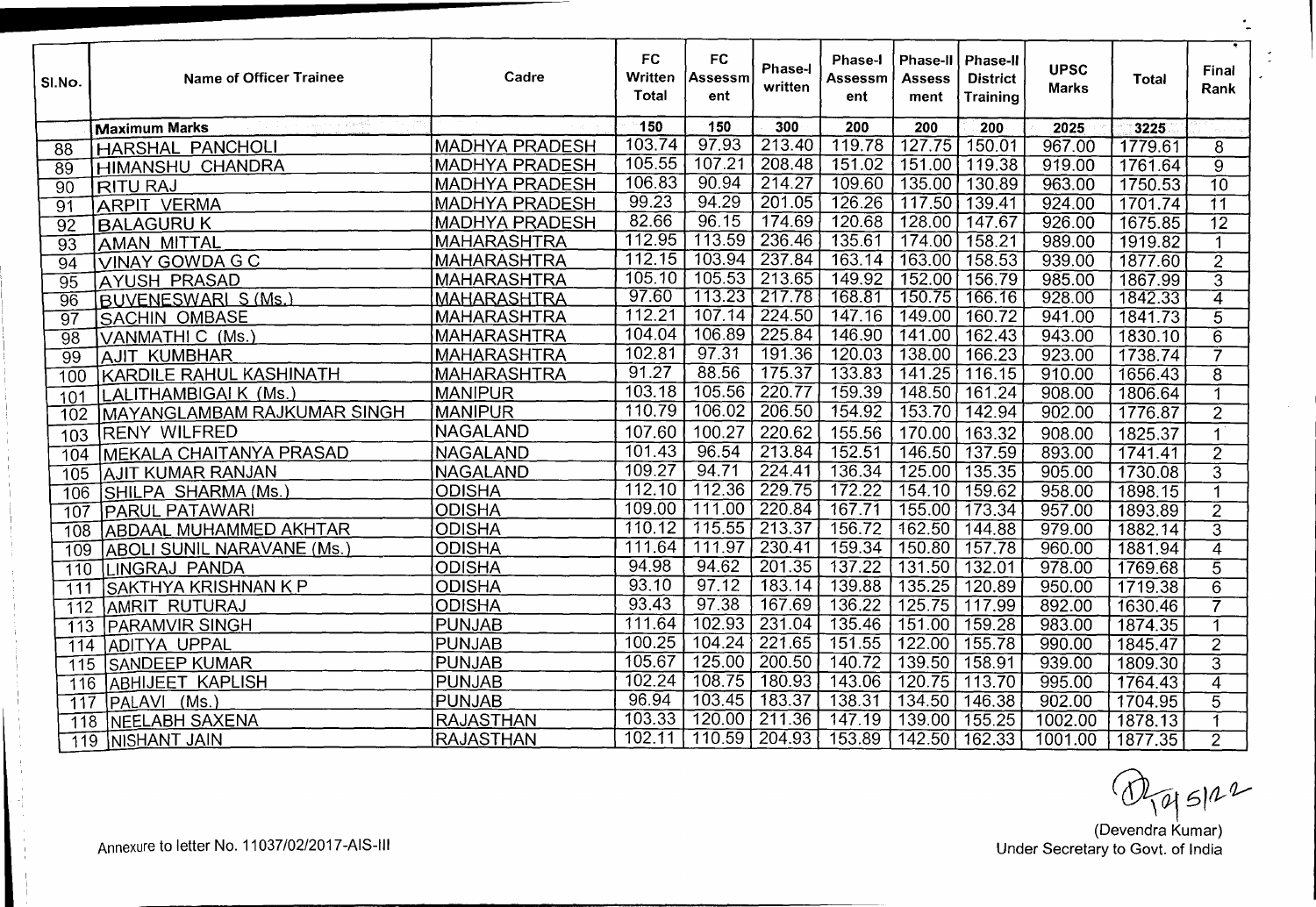| SI.No.           | Name of Officer Trainee       | Cadre                | <b>FC</b><br>Written<br><b>Total</b> | <b>FC</b><br>Assessm<br>ent | Phase-I<br>written | Phase-I<br>Assessm<br>ent | <b>Phase-II</b><br><b>Assess</b><br>ment | <b>Phase-II</b><br><b>District</b><br>Training | <b>UPSC</b><br><b>Marks</b> | Total   | Final<br>Rank           |
|------------------|-------------------------------|----------------------|--------------------------------------|-----------------------------|--------------------|---------------------------|------------------------------------------|------------------------------------------------|-----------------------------|---------|-------------------------|
|                  | <b>Maximum Marks</b>          |                      | 150                                  | 150                         | 300                | 200                       | $200^\circ$                              | 200                                            | 2025                        | 3225    |                         |
| 120              | KHUSHAAL YADAV                | <b>RAJASTHAN</b>     | 105.73                               | 98.92                       | 230.21             | 133.12                    | 143.75                                   | 143.25                                         | 983.00                      | 1837.98 | 3                       |
| 121              | <b>LOK BANDHU</b>             | <b>RAJASTHAN</b>     | 105.65                               | 96.55                       | 216.76             | 130.31                    | 129.50                                   | 145.13                                         | 1007.00                     | 1830.90 | $\overline{4}$          |
| 122              | SOURABH SWAMI                 | <b>RAJASTHAN</b>     | 109.22                               | 109.14                      | 219.24             | 150.21                    | 144.75                                   | 149.98                                         | 943.00                      | 1825.54 | $\overline{5}$          |
| 123              | POOJA KUMARI PARTH (Ms.)      | <b>RAJASTHAN</b>     | 94.27                                | 109.39                      | 209.74             | 155.45                    | 135.50                                   | 150.43                                         | 941.00                      | 1795.78 | $\overline{6}$          |
| 124              | ANJALI RAJORIA (Ms.)          | <b>RAJASTHAN</b>     | 106.66                               | 98.42                       | 201.85             | 147.93                    | 156.00                                   | 151.59                                         | 897.00                      | 1759.45 | $\overline{7}$          |
| 125              | <b>INDERJEET YADAV</b>        | <b>RAJASTHAN</b>     | 106.78                               | 99.28                       | 205.64             | 143.63                    | 142.00                                   | 122.26                                         | 929.00                      | 1748.59 | 8                       |
| 126              | <b>TUSHAR GAJANAN NIKHARE</b> | <b>SIKKIM</b>        | 99.46                                | 103.82                      | 201.23             | 142.77                    | 128.00                                   | 164.73                                         | 909.00                      | 1749.01 | 1                       |
| 127              | CHARUSREE THIAGARAJAN (Ms.)   | <b>TAMIL NADU</b>    | 120.26                               | 110.62                      | 248.83             | 168.21                    | 161.25                                   | 176.72                                         | 1008.00                     | 1993.89 | $\blacktriangleleft$    |
| $\overline{128}$ | <b>KRANTHI KUMAR PATI</b>     | <b>TAMIL NADU</b>    | 110.88                               | 106.95                      | 238.10             | 152.91                    | 148.00                                   | 164.13                                         | 968.00                      | 1888.97 | $\overline{2}$          |
| 129              | RAJA GOPAL SUNKARA            | <b>TAMIL NADU</b>    | 108.61                               | 103.90                      | 231.82             | 170.25                    | 170.50                                   | 134.60                                         | 969.00                      | 1888.68 | $\overline{3}$          |
| 130              | KAMAL KISHORE A K             | <b>TAMIL NADU</b>    | 112.03                               | 106.59                      | 226.69             | 160.38                    | 170.00                                   | 171.86                                         | 915.00                      | 1862.55 | $\overline{4}$          |
| 131              | MERCY RAMYA I S (Ms.          | <b>TAMIL NADU</b>    | 101.57                               | 108.58                      | 198.19             | 153.14                    | 163.50                                   | 152.72                                         | 981.00                      | 1858.70 | $\overline{5}$          |
| 132              | ASHA AJITH (Ms.)              | <b>TAMIL NADU</b>    | 97.34                                | 102.28                      | 214.87             | 160.91                    | 144.50                                   | 157.87                                         | 977.00                      | 1854.77 | $\overline{6}$          |
| 133              | PRIYANKA B (Ms.)              | <b>TAMIL NADU</b>    | 111.39                               | 109.34                      | 221.46             | 162.99                    | 165.25                                   | 133.86                                         | 946.00                      | 1850.29 | $\overline{\mathbf{z}}$ |
| 134              | VISHNU CHANDRAN B             | <b>TAMIL NADU</b>    | 94.31                                | 109.63                      | 207.05             | 161.84                    | 166.75                                   | 170.71                                         | 933.00                      | 1843.29 | $\overline{8}$          |
| 135              | SARAYUKM (Ms.)                | <b>TAMIL NADU</b>    | 104.88                               | 106.45                      | 209.98             | 162.61                    | 156.50                                   | 167.56                                         | 932.00                      | 1839.98 | $\overline{9}$          |
| 136              | <b>PRASANTH M S</b>           | <b>TAMIL NADU</b>    | 103.82                               | 103.02                      | 214.47             | 141.38                    | 136.00                                   | 146.11                                         | 972.00                      | 1816.80 | $\overline{10}$         |
| 137              | <b>ARUNRAJ S</b>              | <b>TAMIL NADU</b>    | 106.86                               | 105.21                      | 196.47             | 128.57                    | 130.25                                   | 152.05                                         | 981.00                      | 1800.41 | 11                      |
| 138              | PAMELA SATPATHY (Ms.)         | <b>TELANGANA</b>     | 110.81                               | 117.75                      | 216.45             | 171.79                    | 166.50                                   | 169.56                                         | 968.00                      | 1920.86 | 1                       |
| 139              | ANURAAG JAYANTI               | TELANGANA            | 114.75                               | 117.07                      | 231.84             | 161.82                    | 150.25                                   | 159.05                                         | 967.00                      | 1901.78 | $\overline{2}$          |
| 140              | <b>GOWTHAM POTRU</b>          | <b>TELANGANA</b>     | 108.10                               | 102.01                      | 213.51             | 153.81                    | 135.50                                   | 159.32                                         | 983.00                      | 1855.25 | $\overline{3}$          |
| 141              | <b>RAHUL RAJ P S</b>          | <b>TELANGANA</b>     | 98.39                                | 110.67                      | 216.21             | 143.96                    | 135.00                                   | 165.46                                         | 914.00                      | 1783.69 | $\overline{4}$          |
| $\overline{142}$ | SAJU VAHEED A                 | <b>TRIPURA</b>       | 104.25                               | 110.53                      | 218.02             | 165.79                    | 141.50                                   | 168.05                                         | 909.00                      | 1817.14 |                         |
| 143              | GHUNCHA SANOBAR (Ms.)         | <b>TRIPURA</b>       | 107.24                               | 102.31                      | 206.55             | 125.17                    | 127.50                                   | 164.45                                         | 909.00                      | 1742.22 | $\overline{2}$          |
| 144              | <b>SUDHAKAR SHINDE</b>        | <b>TRIPURA</b>       | 99.65                                | 87.34                       | 180.17             | 134.40                    | 123.00                                   | 163.05                                         | 908.00                      | 1695.61 | $\overline{3}$          |
| 145              | NIDHI GUPTA (Ms.)             | UTTAR PRADESH        | 107.17                               | 115.05                      | 224.65             | 162.90                    | 157.50                                   | 168.46                                         | 1025.00                     | 1960.73 | 1                       |
| 146              | <b>ARVIND SINGH</b>           | UTTAR PRADESH        | 113.69                               | 102.40                      | 236.81             | 159.68                    | 160.50                                   | 179.19                                         | 1003.00                     | 1955.27 | $\overline{2}$          |
| 147              | <b>ASHISH KUMAR</b>           | UTTAR PRADESH        | 116.13                               | 108.59                      | 237.58             | 154.52                    | 137.75                                   | 154.37                                         | 1005.00                     | 1913.94 | $\overline{3}$          |
| 148              | ANUNAYA JHA                   | UTTAR PRADESH        | 114.82                               | 109.73                      | 237.45             | 159.05                    | 160.00                                   | 162.03                                         | 966.00                      | 1909.08 | $\overline{4}$          |
| 149              | PAVAN AGARWAL                 | <b>UTTAR PRADESH</b> | 99.99                                | 92.86                       | 224.83             | 137.52                    | 148.25                                   | 155.33                                         | 975.00                      | 1833.78 | $\overline{5}$          |
| 150              | İTHAMEEM ANSARIYA A (Ms.      | UTTAR PRADESH        | 106.12                               | 103.61                      | 229.25             | 135.08                    | 164.50                                   | 168.63                                         | 921.00                      | 1828.19 | 6                       |
| 151              | MADHUSUDAN HULGI              | UTTAR PRADESH        | 104.87                               | 107.73                      | 217.29             | 158.69                    | 148.25                                   | $\boxed{165.14}$                               | 912.00                      | 1813.97 | 7                       |

 $@>{\mathcal{W}} \leq 112$ <br>(Devendra Kumar)<br>Under Secretary to Govt. of India

 $\sim$